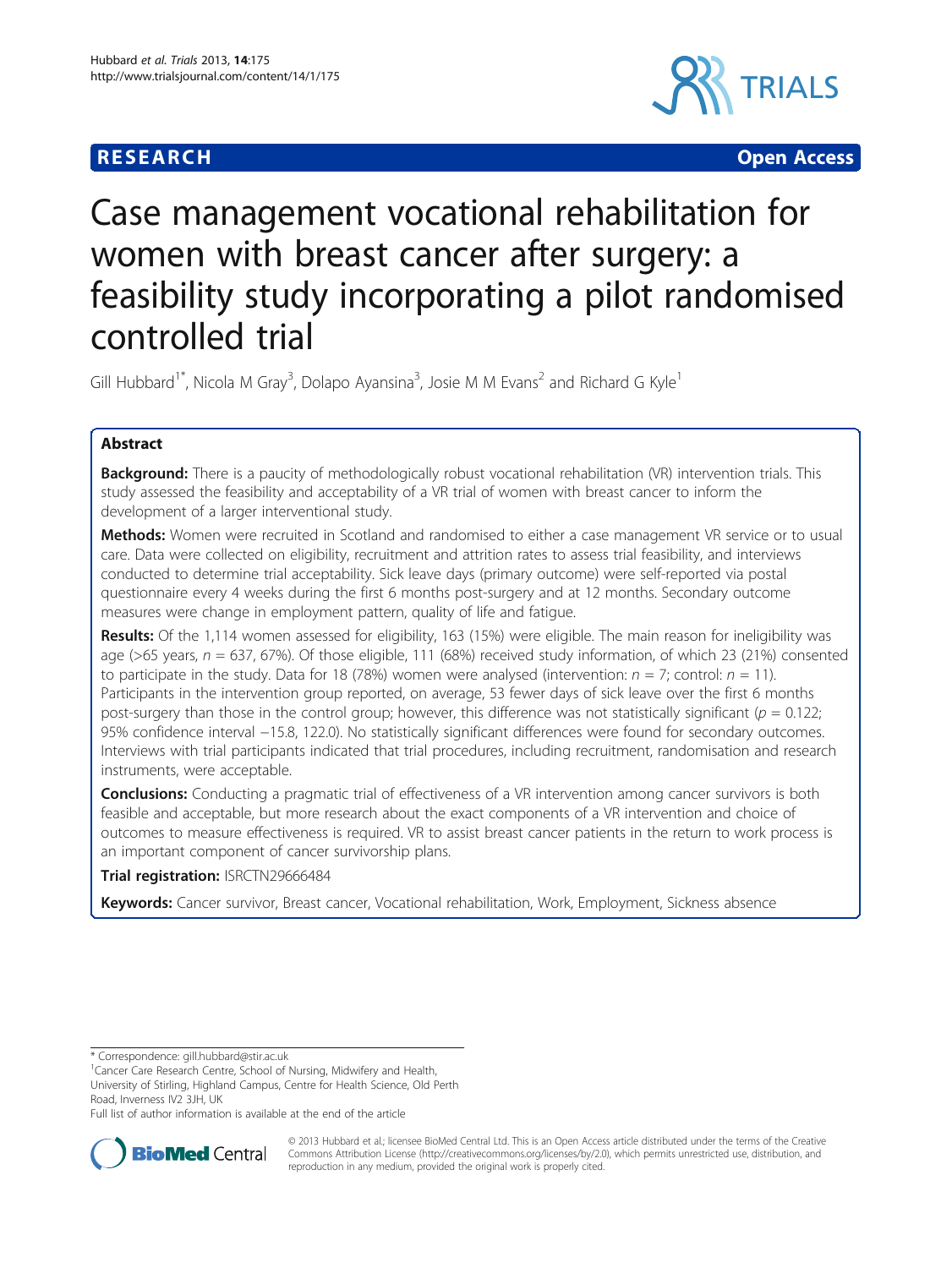# Background

Work is beneficial for physical and mental health [\[1](#page-11-0)]. Returning to work following diagnosis and treatment for cancer is a public health concern because being in paid employment is associated with improved quality of life [[2](#page-11-0)[-5](#page-12-0)] and perceived by cancer survivors as a means of re-gaining a sense of normality, self-concept and identity [[6-11](#page-12-0)]. In the UK around 90,000 people of working age are diagnosed with cancer annually [[12\]](#page-12-0). Breast cancer is the most common female cancer worldwide [\[13\]](#page-12-0) and many women diagnosed with the disease will be in paid employment at the time of their diagnosis.

Studies about breast cancer and employment suggest that the overwhelming majority of women with breast cancer return to work (rates above 80% reported) [[14](#page-12-0)-[16\]](#page-12-0). Yet, a review of 26 articles about cancer survivors, which found that return to work varies according to the type of cancer, reports that there is an increased risk of unemployment for breast cancer survivors versus control participants (35.6% vs. 31.7%; pooled RR, 1.28; 95% CI, 1.11-1.49) [[17](#page-12-0)]. Moreover, a recent study conducted in Germany of 227 breast cancer patients versus 647 comparison participants reported that 6 years after surgery, the probability of returning to work was still only half as high among breast cancer survivors than among controls [\[18\]](#page-12-0).

The duration of work absence varies, suggesting that some women find it harder returning to work than others [\[14](#page-12-0)-[16\]](#page-12-0). A review found the average length of sick leave for a person treated for cancer to be 151 missed days from work [\[19](#page-12-0)]. A study conducted in North America found that women treated for breast cancer missed an average of 44.5 days from work within the first 6 months following diagnosis; the median days missed was 22 [[20](#page-12-0)]. Length of work absence is important because sickness absence is a risk factor for permanently leaving the workforce [[21](#page-12-0)]. A survey of 267 cancer survivors (48% were breast cancer survivors) in England found that the length of sick leave was significantly related to return to work within 18 months of cancer diagnosis [odds ratio 1.68, 95% confidence interval (CI) 1.23-2.28] [[22](#page-12-0)].

Treatment modality may be one contributing factor to work absence duration. A recent study found that women who had undergone mastectomy had longer sickness absence compared to women who had undergone breast-conserving surgery [[22](#page-12-0)]. Other studies report a negative impact of chemotherapy on duration of work absence in breast cancer survivors [[20,23,24](#page-12-0)]. A systematic review of 28 cohort studies about predictors of return to work and employment in cancer survivors with different diagnoses found that heavy work, chemotherapy, older age, low education and low income were negatively associated with return to work [[25](#page-12-0)].

Studies show that women with breast cancer compared to cancer-free controls will, over time, experience permanently reduced work ability [[26,27](#page-12-0)]. A cross-sectional study found that women with breast cancer had significantly lower work productivity than their peers who had no personal experience of cancer and that fatigue was associated with lower work productivity [\[28\]](#page-12-0). Similarly, a recent study of breast cancer survivors who were diagnosed with stage 0 ductal carcinoma in situ or stage I, II or III breast cancer found a mean reduction in productivity of 3.1% below the healthy worker norm, even at 3 years post treatment; after controlling for stage, fatigue and hot flashes were each associated with work performance losses of 1.6% ( $p = 0.05$ ) and 2.2% ( $p < 0.001$ ), respectively [\[29\]](#page-12-0).

Whether returning to work is a positive experience for cancer survivors depends on a range of factors including good organisational support, such as an employer's willingness to make adjustments to the workplace and job role, and informal personal and emotional support from colleagues [[11\]](#page-12-0). A focus group study of women with breast cancer found that disclosure of their cancer in the workplace in particular could be distressing [\[30](#page-12-0)]. Other research suggests that a minority of cancer survivors experience job discrimination [\[30,31](#page-12-0)] and become involved in disputes about terms of employment [[32\]](#page-12-0). Other reasons why work experience may prove difficult include lack of understanding of the role of occupational health by treating doctors [[33](#page-12-0)].

A consequence of over a decade of cancer and employment research is growing interest in vocational rehabilitation (VR) services for cancer survivors [[34\]](#page-12-0). However, the availability of rehabilitation services varies considerably [[35](#page-12-0)]. A recent review found only 19 work-related interventions for cancer survivors and only 3 of these interventions focussed primarily on improving work outcomes [\[36](#page-12-0)]. Another review noted the lack of services in the UK designed to help people with cancer remain in or return to work [[37](#page-12-0)]. Systematic reviews of VR interventions for cancer survivors have noted a paucity of methodologically robust interventions [\[36,38-40\]](#page-12-0). A recent controlled trial involving 72 cancer patients suggests that high-intensity physical training is useful for working cancer patients; patients in the intervention group showed significantly less reduction in working hours per week [−5.0 h/week vs. -10.8 h/week ( $P = 0.03$ )], and on long-term follow-up, 78% of the participants from the intervention group versus 66% from the control group had returned to work on the pre-diagnosis level of working hours ( $P = 0.18$ ) [\[41](#page-12-0)]. A nurse-led intervention whereby patients with breast cancer were encouraged to return to work and become socially active, and were counselled on feelings, found that 12 to 18 months after surgery, those who were helped by the nurse had greater social recovery, return to work and adaptation to breast loss than those without the nurse's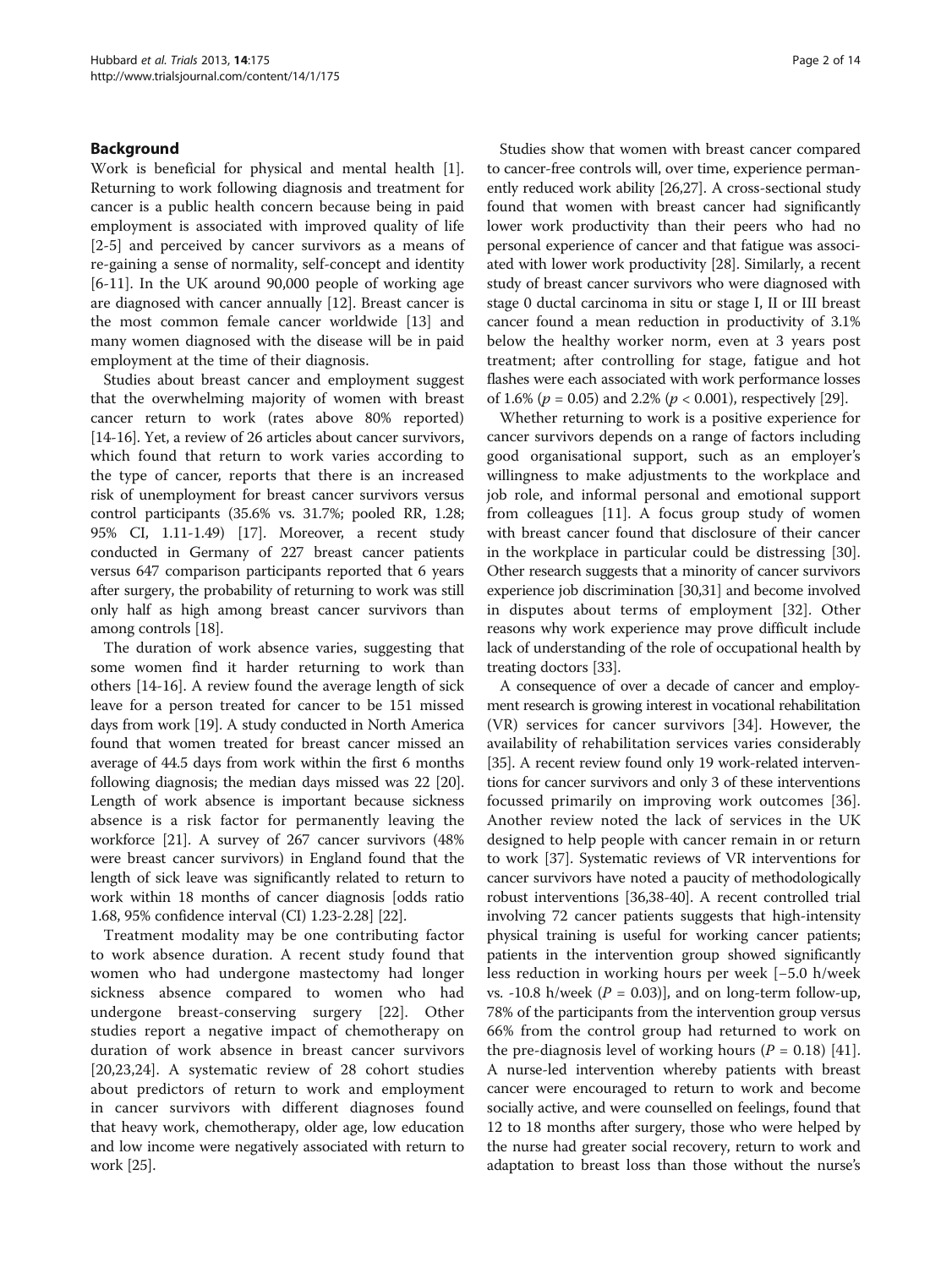support [[42\]](#page-12-0). In a randomised trial, patients with breast cancer receiving information and performing physical training supplemented by coping skills training provided by an oncology nurse who specialised in psychosocial matters had improved return-to-work outcomes, but no statistically significant differences were observed when those patients were compared with controls who received either a single information session or no intervention [[43\]](#page-12-0).

Thus, there is only limited evidence of the effectiveness of rehabilitation programmes on return to work for cancer survivors [[44,45\]](#page-12-0). To our knowledge, this is the first article reporting the use of a general as opposed to cancer-specific VR service for cancer patients.

## AIM

The aim of this study was to assess the feasibility and acceptability of an existing case management VR service for women with breast cancer to inform the development of a larger randomised controlled trial (RCT). Hence, this feasibility study incorporated a pilot RCT with women with breast cancer following surgery. Although hypothesis testing must proceed cautiously in a feasibility study, it was anticipated that participants referred to the VR service would experience fewer days off work due to sickness in the first 6 months post-surgery (primary outcome), lower levels of fatigue and increased quality of life (secondary outcomes). This article reports the feasibility and acceptability of this trial and VR services among women with breast cancer, as well as trial outcomes at 6- and 12-month follow-up.

# Methods

#### Study design

The design of this feasibility study incorporating an interventional two-arm pilot randomised controlled trial has been previously described [\[46](#page-12-0)]. Trial procedures are therefore only described briefly below, with particular attention paid to deviations from protocol. Three changes were made to the protocol during the pilot RCT in response to lower than expected recruitment rates in order to prevent the RCT failing to recruit. These changes were:

- 1. Inclusion of women with ductal carcinoma in situ (DCIS) (from 1 June 2011);
- 2. Extension of the recruitment period by 6 months (from 1 June 2011);
- 3. Inclusion of women employed in companies with more than 250 employees (from 1 August 2011).

Changes to eligibility criteria resulted in the recruitment of an additional four RCT participants who would previously have been excluded. These included two women diagnosed with DCIS and two individuals employed in companies with more than 250 employees.

The study was closed to recruitment on 29 December 2011 and concluded, as planned, on June 12 2012.

## **Participants**

Eligible patients were women: (1) aged between 18 and 65 years; (2) in paid employment or self-employed; (3) living or working in Lothian or Tayside, Scotland, UK; (4) diagnosed with an invasive breast cancer tumour or ductal carcinoma in situ (DCIS); (5) treated first with surgery. Breast care nurses (BCN) assessed eligibility of patients attending hospital in the preoperative phase.

## Recruitment

Recruitment was conducted over a 14-month period between September 11 2010 and 29 December 2011.

# Settings

Participants were recruited from three hospitals in two NHS Boards in Scotland [Perth Royal Infirmary (PRI), and Ninewells Hospital, Dundee (NHS Tayside); Western General Hospital (WGH), Edinburgh (NHS Lothian)]. Due to variation in local clinical processes, service size and workforce capacity, the recruitment process and timeframe differed in each of the three hospitals.

#### Recruitment Procedure

Trial eligibility was assessed through a two-stage process. First, clinical eligibility criteria were assessed by either clinical teams from surgical lists (NHS Tayside) or at a weekly multi-disciplinary team (MDT) meeting (NHS Lothian). Second, employment eligibility criteria were assessed by BCNs. Eligible women were given a study information pack at a routine appointment with their BCN and returned written informed consent to either their BCN or the study researcher (RGK) by post.

#### Intervention

The Scottish Centre for Healthy Working Lives established 'Working Health Services' (WHS), a pilot VR service, in NHS Tayside and NHS Lothian in 2008 and 2009, respectively. WHS provides fast-track support to people to remain in or return to work following a period of injury or illness who are employed in companies with less than 250 employees where occupational health services are not routinely available. WHS adopts a biopsychosocial model and a multi-disciplinary approach whereby case management is used to assess individuals' needs to enable work retention or return through signposting or direct referral to a range of supportive services according to need, such as physiotherapy, occupational therapy, occupational health nurse, occupational health doctor, counsellor/ psychological therapy and complementary therapy. However, WHS is not cancer-specific and prior to the commencement of this study only a few individuals with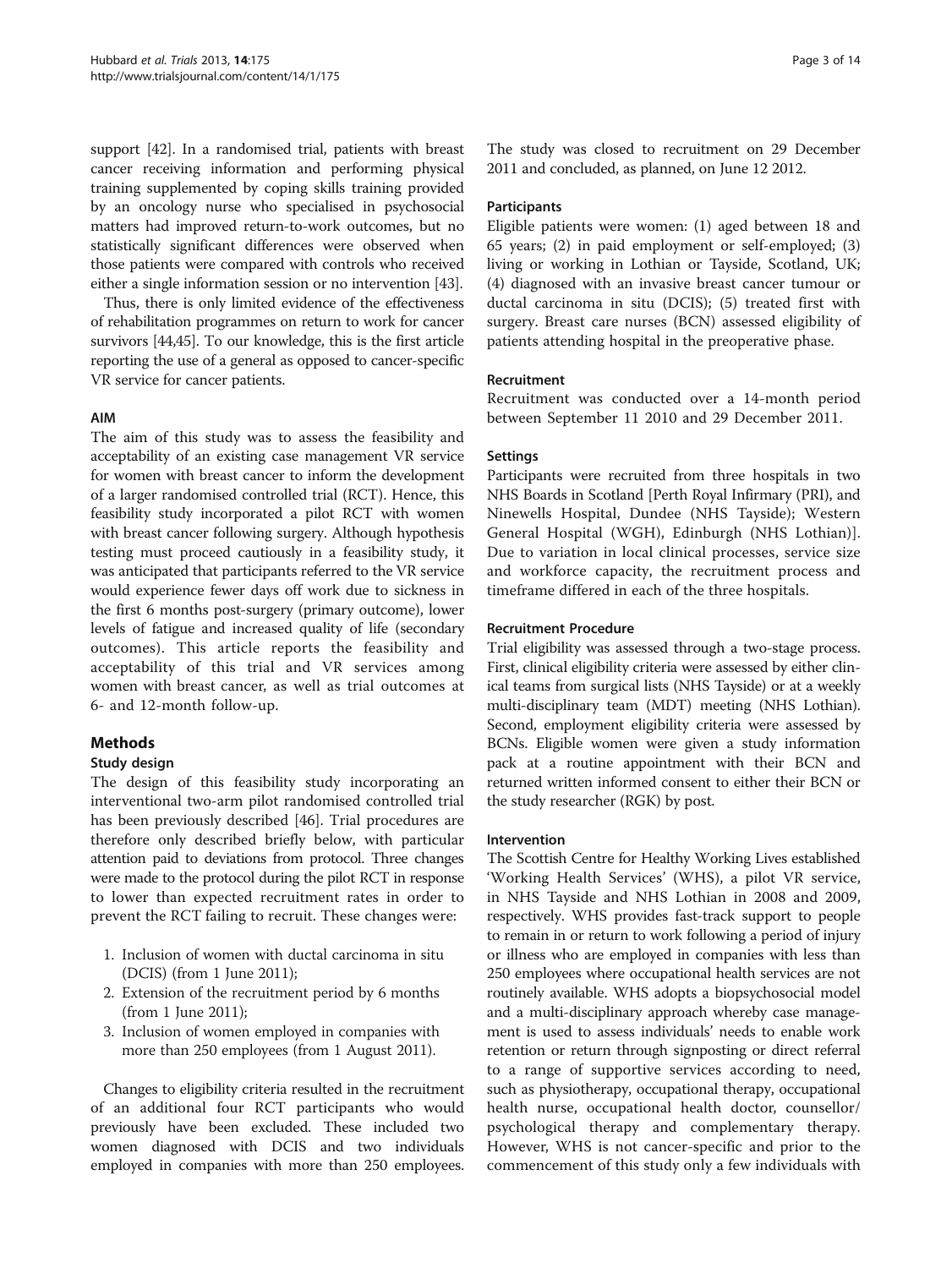cancer had been referred to WHS in both Tayside and Lothian. The purpose of this study was therefore to assess the feasibility of referral of cancer patients to an existing case management VR service and, specifically, the acceptability of WHS for women with breast cancer.

Thus, the trial intervention was referral to WHS in either Tayside or Lothian. Patients recruited from PRI and Ninewells, Dundee, were randomised to receive referral to WHS Tayside; individuals enrolled from WGH were referred to WHS Lothian. All participants allocated to the intervention arm of the trial were contacted by WHS within 10 days following return of the baseline questionnaire to the study researcher (RGK). As per usual WHS practice, participants were allocated a 'case manager' who conducted a telephone assessment of supportive care needs to facilitate work retention or return. Based on this assessment (where appropriate) individuals were signposted or referred to relevant services that could support patients with cancer-related and treatment side effects (e.g., fatigue, mood changes) as well as job-related issues (e.g., liaison with employers to enable work adjustments such as changes to hours worked or job role) in order to decrease duration of sickness absence or increase overall quality of (work) life. Hence, reflecting the personalised nature of the case management VR approach, each individual could receive a different (combination of) intervention(s), which precluded exogenous standardisation.

# Usual care

Usual care following surgery involved no formal employment support. However, participants in both arms of the trial received a copy of the booklet Work and Cancer published by Macmillan Cancer Support [[47\]](#page-12-0).

#### Measures

The primary objective of the study was to assess the feasibility and acceptability of trial processes and the intervention to inform a larger RCT of the effectiveness of a case management VR service for patients with cancer. Data were therefore collected on eligibility, recruitment and attrition rates to assess trial feasibility. Moreover, a qualitative evaluation was conducted to determine trial acceptability. This evaluation involved 11 semi-structured interviews with trial participants ( $n = 6$ ), breast cancer clinical nurse specialists ( $n = 3$ ) and VR service case managers ( $n = 2$ ). Interviews with trial participants were conducted, as planned, at 6-month follow-up. However, due to the 6-month extension of the recruitment period, only 12 women were entered into the trial at this time, of whom half were interviewed. Thus, interviewees were representative of trial participants prior to the change in eligibility criteria. Interviews were audio recorded and transcribed verbatim. Transcripts were analysed by

identifying similarities/differences in responses between respondents to structured questions about trial acceptability and feasibility. Frequency of particular responses was noted and quotations selected (where appropriate) to illustrate specific points. A structured questionnaire was used to collect baseline data on date of birth, postcode, total household income, clinical diagnosis and co-morbidities.

In addition, the following primary and secondary trial outcomes were assessed. There were no changes to these outcomes after commencement of the trial.

#### Primary outcome (self-reported sickness absence)

The primary outcome was number of days off work due to ill health within the first 6 months after surgery. Sick leave days were self-reported via postal questionnaire every 4 weeks during the first 6 months post-surgery, which is known to be a robust approach where recall is limited to 2 to 4 weeks [\[48,49](#page-12-0)]. In addition, the duration of sick leave in the 4 weeks before the date of 12 month follow-up was also measured by self-report postal questionnaire. Because it is likely to be difficult to directly attribute a day of sickness absence to breast cancer and its treatments (particularly through a self-report measure), all sickness absence, irrespective of its perceived or actual relationship with cancer, was measured.

#### Secondary outcomes

Secondary outcome measures were change in employment pattern, health-related quality of life (HRQoL) and fatigue between enrolment and 6- and 12-month follow-up. Secondary outcomes were assessed by self-report postal questionnaire at trial enrolment, 6- and 12-month follow-up (between 17 May 2011 and 19 May 2012, and 17 November 2011 and 19 November 2012, respectively).

#### Employment pattern

A non-validated questionnaire measured change in employment pattern including the following indicators: left or remained in paid employment, job role and hours worked.

#### Quality of life

The Functional Assessment of Cancer Therapy-Breast Cancer (FACT-B) Version 4 was used to assess breast cancer-related quality of life (QoL) [\[50\]](#page-12-0). The FACT-B is a 37-item self-report questionnaire that evaluates several QoL domains: physical, social/family, emotional and functional well-being. In addition, a ten-item breast cancer subscale (BCS) is specific to the experiences of women living with breast cancer and the symptoms and side effects of treatment and includes items on anxiety, pain and body image. Participants complete the questionnaire in terms of the past 7 days and each item is scored on a 5-point Likert scale that varies from 0 (not at all) to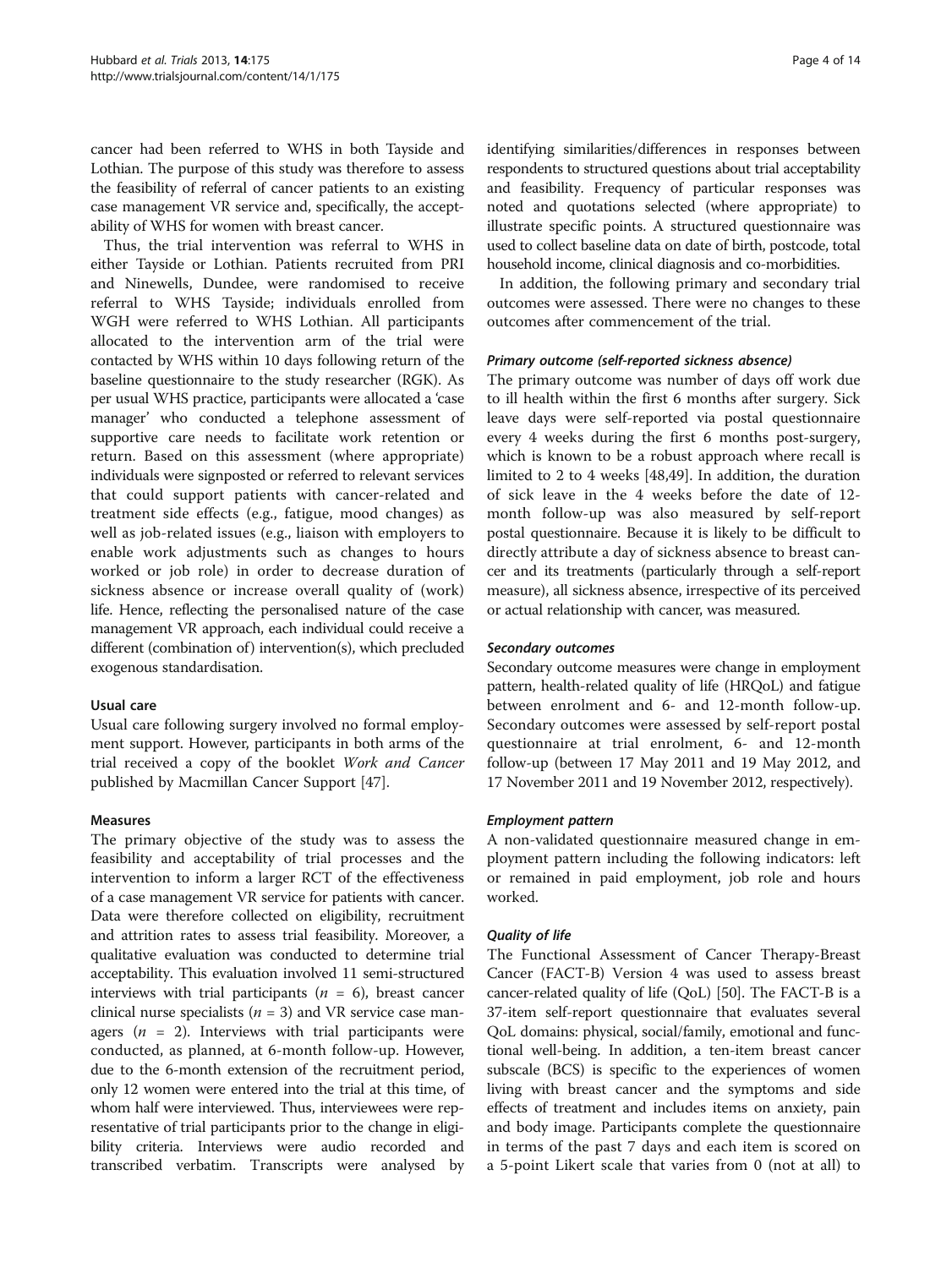4 (very much). Negatively phrased questions are reversed prior to analysis and scores are summed for each domain; a higher score indicates higher well-being [[50\]](#page-12-0). Domain scores vary from 0 to 28 for the physical, social/family and functional well-being domains; 0 to 24 for the emotional well-being domain and 0 to 40 for the BCS. The scores of the four well-being domains are summed to calculate the Functional Assessment of Cancer Therapy-General (FACT-G) score and total scores of the FACT-G and BCS are summed to calculate a FACT-B score.

# Fatigue

The Functional Assessment of Chronic Illness Therapy-Fatigue Scale (FACIT-Fatigue) was used to assess specific functional and physical aspects of fatigue associated with breast cancer diagnosis and treatment. This 13-item subscale has been determined to be a reliable and valid stand-alone measure of fatigue [\[51](#page-13-0)]. In common with the FACT-B, items are scored on a 5-point Likert scale and relate to the past 7 days. FACIT-Fatigue scores vary from 0 to 52 and negatively worded items are reversed before analysis so that higher scores represent better self-reported health [[51\]](#page-13-0).

## Sample size

Based on local Tayside and Lothian diagnosis and surgical data obtained from 2008, estimated employment rates and a conservative recruitment rate of between 50% and 60%, it was initially estimated that between 66 and 79 patients would be recruited to the study over a 6-month period [[46](#page-12-0)]. Sample size calculations based on the primary outcome measure reported in the protocol [[46](#page-12-0)] indicated that, assuming a mean of 180 days absent from work in the control group and an estimated standard deviation of 100 days, a sample size of 70 (35 in each group) would be able to detect a reduction in number of days absent from work from 180 to 110 days with a 5% level of significance and 80% power. However, this recruitment target was not met and consequently the study was underpowered to identify statistically significant differences in the primary and secondary outcome measures between the intervention and control groups.

#### Randomisation

The allocation sequence was generated from a Bernoulli probability distribution with a specified probability of 0.5, which ensured participants had an equal chance of being in either group. Participants were randomly assigned to the intervention and usual care arm with a 1:1 allocation ratio. A separate sequence was used for each NHS Board (analogous to the VR service to which participants in the intervention arm are referred) to ensure that there was an even distribution of participants to the intervention and usual care groups in each NHS Board.

The allocation sequences were concealed from the researcher (RGK) responsible for recruiting and collecting data from participants. The trial statistician (DA) provided the allocation sequences to a research administrator in the Cancer Care Research Centre at the University of Stirling who was not involved in the process of random number generation, data collection or analysis. This administrator assigned participants to the intervention and usual care groups and referred participants in the intervention arm to the VR service.

## Blinding

Participants became aware of their group allocation at the point at which they did or did not receive a referral to the VR service. Thus, it was not possible to blind patients to their group allocation. However, the randomisation procedure ensured that researchers involved in data collection or outcome assessment did not know participants' group allocation.

## Statistical methods

Data analysis was conducted using SPSS (version 19) [[52\]](#page-13-0). Baseline characteristics are reported as mean and standard deviation for continuous data and  $n$  (%) for categorical data. Differences between the intervention and control groups for the primary outcome measure were tested using an independent samples t-test as per protocol [\[46](#page-12-0)]. Due to the small number of participants recruited to the trial, per protocol analysis of secondary outcomes using analysis of covariance (ANCOVA), adjusting for baseline values was not conducted following advice from the trial statistician (DA). Secondary outcomes were therefore also assessed using independent samples t-tests. The significance level was set at 0.05 as per protocol [[46\]](#page-12-0).

#### Ethical approval

The study protocol was approved by NHS Tayside Committee on Medical Research Ethics A (ref.: 10/S1401/15) and the research ethics committee of the University of Stirling. Research Governance approval was also obtained from NHS Lothian and NHS Tayside. Informed written consent was obtained from participants.

# Results

#### Participant flow (trial feasibility)

Participant flow through the pilot RCT is illustrated in Figure [1.](#page-5-0) Of the 1,114 women assessed for eligibility 951 (85.4%) were ineligible because of age  $> 65$  ( $n = 637$ , 67%); being unemployed  $(n = 115, 12.1%)$ ; being employed in companies with >250 employees [assessed in WGH only to 31 July 2011 because of the recruitment process (see above),  $n = 83, 8.7\%$ ]; surgery not being the first treatment (WGH only,  $n = 64$ , 6.7%); non-invasive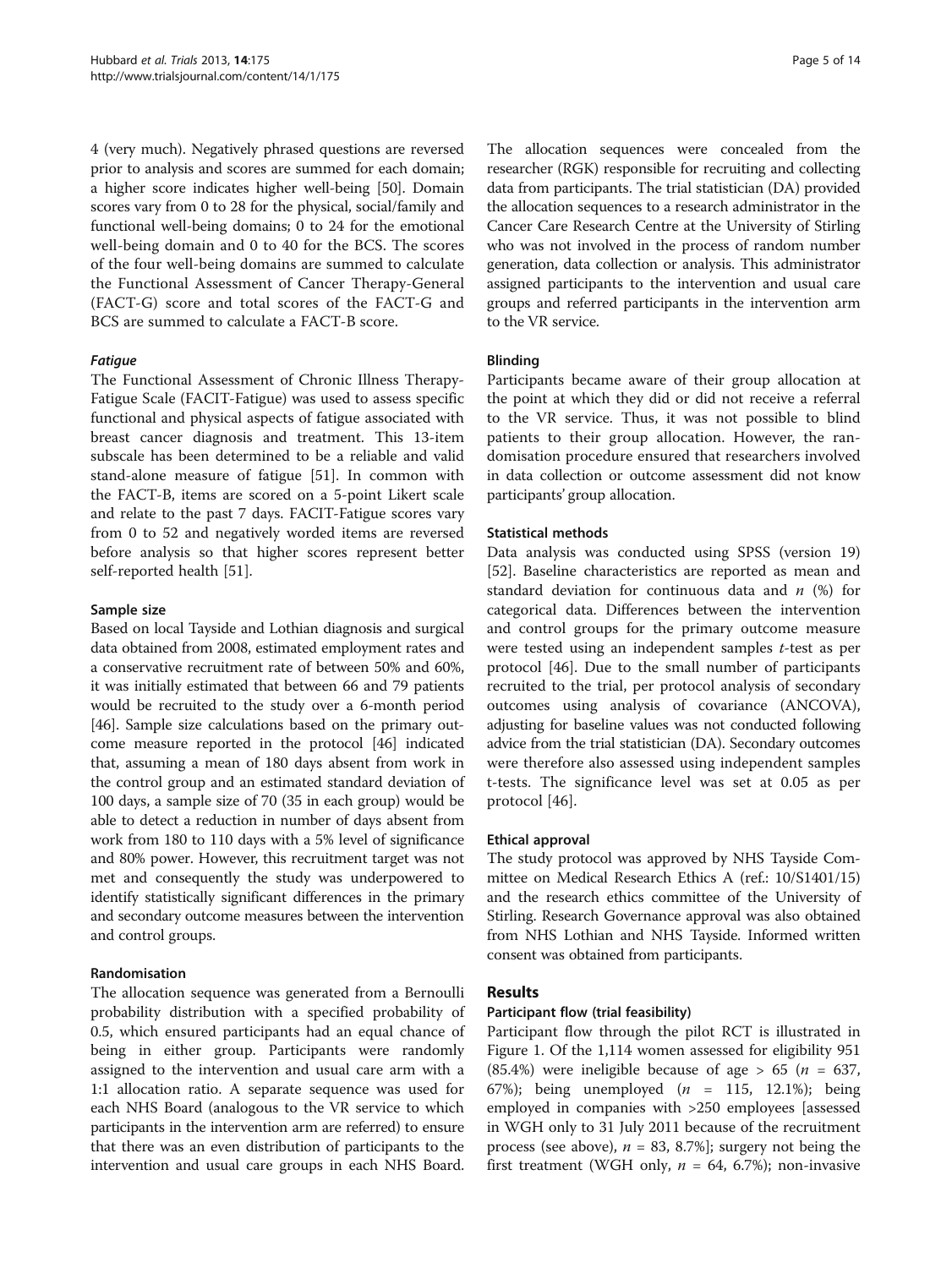<span id="page-5-0"></span>

disease (WGH only to 31 May 2011,  $n = 31, 3.3\%$ ); resident/work outside the VR service area ( $n = 21, 2.2\%$ ). Of the 163 (14.6%) women eligible for inclusion, 52 (31.9%) were not given information about the study for the following reasons: failure in the distribution process (e.g., nurse forgetfulness;  $n = 27, 51.9\%)$ ; information declined by prospective participant because of perceived relevance ( $n = 15$ , 28.8%); BCN considered study inappropriate because of psychological/emotional distress  $(n = 5, 9.6\%)$  or personal/social circumstances  $(n = 2, 1)$ 3.8%); communication difficulties ( $n = 3, 5.8$ %). Of the 111 (68.1%) women who did receive study information, 23 (20.7%) consented to participate in the study. One woman (4.3%) did not return a baseline questionnaire despite repeat reminders and data for four women (17.4%) could not be analysed because more than 2 months had elapsed between the date of recruitment and receipt of the baseline questionnaire. Data for 18 (78.3%) women were analysed (intervention:  $n = 7$ , control:  $n = 11$ ). Data for two women, both randomly allocated to the control group, could not be included in analysis of the secondary quality of life and fatigue outcomes as the number of missing items on returned questionnaires was greater than that permissible by FACT analysis procedures [[50\]](#page-12-0).

## Sample characteristics

Sociodemographic and clinical characteristics of participants included in the analysis are shown in Tables [1](#page-6-0) and [2](#page-6-0). The mean age of participants was  $50.5$  (SD =  $5.5$ ) and most women were diagnosed with stage II breast cancer (44.4%), followed by stage III (27.8%). Two-thirds (66.7%) stated that they had a co-morbidity. Most women (61.1%) worked full time and reported an annual household income of between £20,000 and £39,999. The mean number of hours worked each week was 32.5 (SD = 10.2).

#### Intervention

Case management interventions received by participants in the intervention group are shown in Table [3.](#page-7-0) Due to the recruitment process all women received at least one telephone call from a case manager. Four women (57.1%)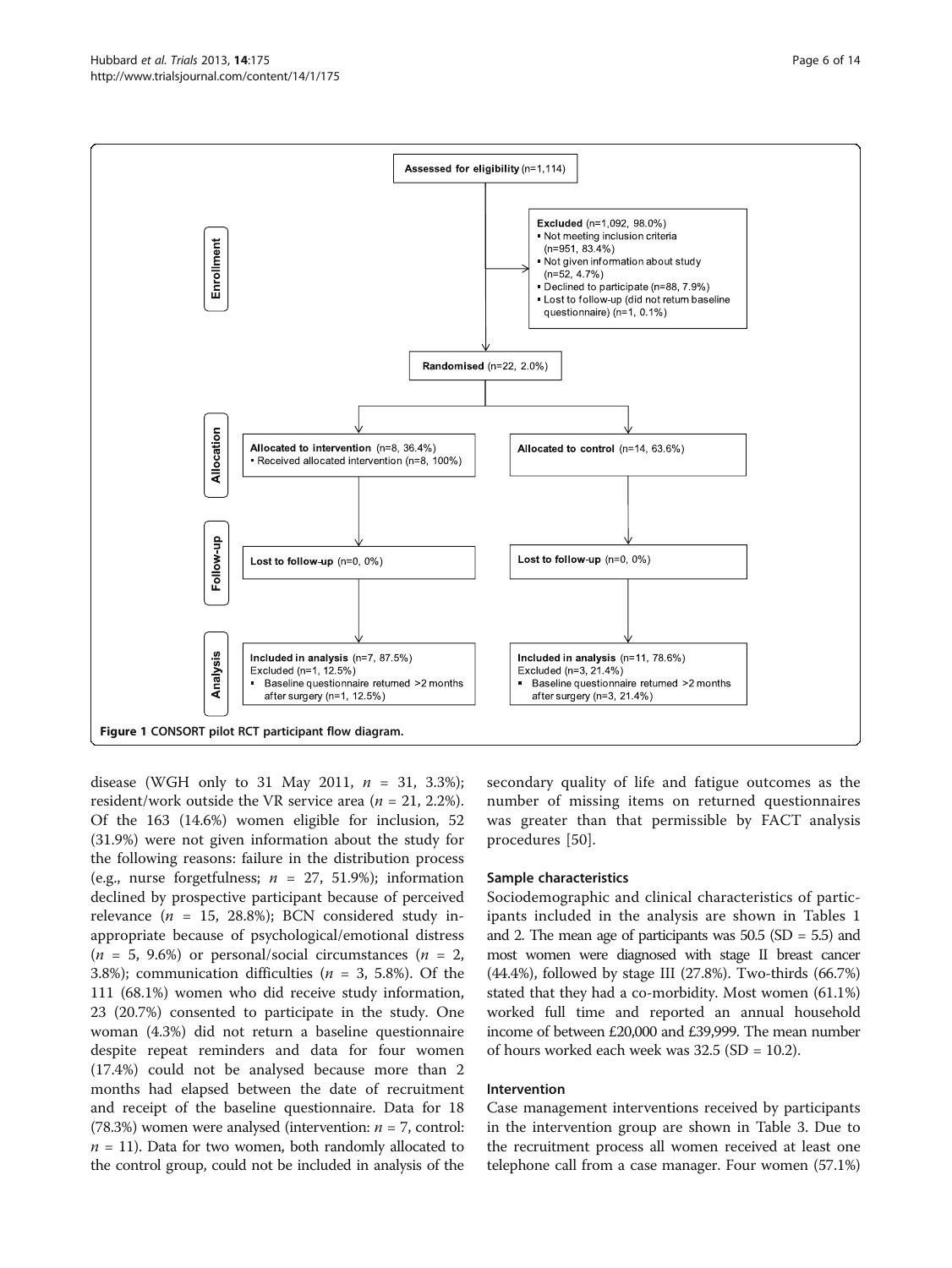<span id="page-6-0"></span>

|  |  | Table 1 Sample characteristics at baseline assessment |  |  |  |
|--|--|-------------------------------------------------------|--|--|--|
|--|--|-------------------------------------------------------|--|--|--|

|                                        |                | All<br>$(n = 18)$ |                | Intervention<br>$(n = 7)$ |      | Control<br>$(n = 11)$ |
|----------------------------------------|----------------|-------------------|----------------|---------------------------|------|-----------------------|
|                                        | n              | $\%$              | n              | %                         | n    | %                     |
| <b>Treatment hospital</b>              |                |                   |                |                           |      |                       |
| Perth Royal Infirmary                  | 7              | 38.9              | 3              | 42.9                      | 4    | 36.4                  |
| Ninewells Hospital                     | 7              | 38.9              | 3              | 42.9                      | 4    | 36.4                  |
| Western General Hospital               | 4              | 22.2              | 1              | 14.3                      | 3    | 27.3                  |
| Vocational rehabilitation service area |                |                   |                |                           |      |                       |
| Lothian                                | 4              | 22.2              | 1              | 14.3                      | 3    | 27.3                  |
| Tayside                                | 14             | 77.8              | 6              | 85.7                      | 8    | 72.7                  |
| Age (at surgery)                       |                |                   |                |                           |      |                       |
| 30-39                                  | 1              | 5.6               | 1              | 14.3                      | 0    | 0                     |
| 40-49                                  | 6              | 33.3              | 2              | 28.6                      | 4    | 36.4                  |
| 50-59                                  | 10             | 55.6              | 3              | 42.9                      | 7    | 63.6                  |
| 60-65                                  | 1              | 5.6               | 1              | 14.3                      | 0    | 0                     |
| Mean [SD]                              | 50.5           | [5.5]             | 49.7           | [7.6]                     | 51.0 | $[3.9]$               |
| Median                                 | 50             |                   | 50             |                           | 51   |                       |
| Min                                    | 37             |                   | 37             |                           | 45   |                       |
| Max                                    | 63             |                   | 63             |                           | 59   |                       |
| Breast cancer diagnosis                |                |                   |                |                           |      |                       |
| Stage 0 (DCIS)                         | $\overline{2}$ | 11.1              | 1              | 14.3                      | 1    | 9.1                   |
| Stage I                                | 3              | 16.7              | 2              | 28.6                      | 1    | 9.1                   |
| Stage II                               | 8              | 44.4              | 3              | 42.9                      | 5    | 45.5                  |
| Stage III                              | 5              | 27.8              | 1              | 14.3                      | 4    | 36.4                  |
| Co-morbidities                         |                |                   |                |                           |      |                       |
| Yes                                    | 6              | 33.3              | 2              | 28.6                      | 4    | 36.4                  |
| <b>No</b>                              | 12             | 66.7              | 5              | 71.4                      | 7    | 63.9                  |
| <b>Employment status</b>               |                |                   |                |                           |      |                       |
| Full time                              | 11             | 61.1              | 6              | 85.7                      | 5    | 45.5                  |
| Part time                              | 7              | 38.9              | 1              | 14.3                      | 6    | 54.5                  |
| Hours worked per week                  |                |                   |                |                           |      |                       |
| Less than 20                           | $\overline{2}$ | 11.1              | 1              | 14.3                      | 1    | 9.1                   |
| 20-39                                  | 5              | 27.8              | 0              | $\overline{0}$            | 5    | 45.5                  |
| 30-39                                  | 9              | 50                | 4              | 57.1                      | 5    | 45.5                  |
| 40-49                                  | 0              | 0                 | 0              | 0                         | 0    | 0                     |
| 50 or more                             | $\overline{2}$ | 11.1              | $\overline{2}$ | 28.6                      | 0    | $\mathcal O$          |
| Mean [SD]                              | 32.5           | [10.0]            | 37.1           | [11.7]                    | 29.6 | [8.0]                 |
| Median                                 | 36.3           |                   | 36.5           |                           | 28   |                       |
| Min                                    | 15             |                   | 15             |                           | 18   |                       |
| Max                                    | 50             |                   | 50             |                           | 38   |                       |
| Job role                               |                |                   |                |                           |      |                       |
| Manager                                | 7              | 38.9              | 3              | 42.9                      | 4    | 36.4                  |
| Foreman or supervisor                  | 2              | 11.1              | 2              | 28.6                      | 0    | 0                     |
| Other employee                         | 9              | 50.0              | $\overline{2}$ | 28.6                      | 7    | 63.6                  |

#### Table 1 Sample characteristics at baseline assessment (Continued)

| <b>Employment sector</b> |                |      |                |          |                |      |
|--------------------------|----------------|------|----------------|----------|----------------|------|
| Healthcare               | 3              | 16.7 | $\Omega$       | 0        | 3              | 27.3 |
| Education                | $\overline{4}$ | 22.2 | $\mathfrak{D}$ | 28.6     | $\mathfrak{D}$ | 18.2 |
| Service                  | 3              | 16.7 | 1              | 14.3     | $\mathfrak{D}$ | 18.2 |
| Social care              | 2              | 11.1 | 1              | 14.3     | 1              | 9.1  |
| Retail                   | 2              | 11.1 | $\overline{2}$ | 28.6     | $\Omega$       | 0    |
| Entertainment            | 1              | 5.6  | 1              | 14.3     | $\Omega$       | 0    |
| Civil service            | 2              | 11.1 | $\mathbf 0$    | 0        | $\mathfrak{D}$ | 18.2 |
| Media                    | 1              | 5.6  | $\mathbf 0$    | 0        | 1              | 9.1  |
| Household income (£)     |                |      |                |          |                |      |
| Less than 20,000         | 2              | 11.1 | $\Omega$       | $\Omega$ | $\mathfrak{D}$ | 18.2 |
| 20,000 - 29,999          | 5              | 27.8 | $\overline{4}$ | 57.1     | 1              | 9.1  |
| 30,000 - 39,999          | 6              | 33.3 | 1              | 14.3     | 5              | 45.5 |
| 40,000 - 49,999          | 1              | 5.6  | 1              | 14.3     | $\Omega$       | 0    |
| 50,000 and above         | 3              | 16.7 | 1              | 14.3     | $\mathfrak{D}$ | 18.2 |
| Not reported             | 1              | 5.6  | $\Omega$       | 0        | 1              | 9.1  |

received only telephone support. Participants had 27 telephone contacts with a case manager (mean = 3.9). Three women (42.9%) also had a face-to-face meeting with a case manager, which for one individual also involved their Human Resources (HR) advisor at work. These three participants had a total of seven face-to-face meetings with a case manager (mean = 2.3). Two individuals (28.6%) were referred to another service via the VR service. One woman was referred to Maggie's Cancer Caring Centre for welfare and benefits advice and for assistance with an application for financial aid from Macmillan Cancer Support. Another participant was referred to an employment rights service for advice around phased return to work.

#### Outcome measures

Trial outcome data are shown in Tables [4](#page-7-0) and [5](#page-8-0).

#### Primary outcome (self-reported sickness absence)

Participants in the intervention group reported 53.1 fewer days of sick leave over the first 6 months post-surgery than those in the control group, equivalent to 1.7 months.

#### Table 2 Participants' treatment modalities during trial

|                           |   | Αll<br>$(n = 18)$ |   | Intervention<br>$(n = 7)$ | Control<br>$(n = 11)$ |      |  |
|---------------------------|---|-------------------|---|---------------------------|-----------------------|------|--|
| <b>Treatment modality</b> | n | $\%$              | n | $\%$                      | n                     | $\%$ |  |
| Surgery only              |   | 167               |   | 28.6                      |                       | 91   |  |
| Surgery $+ RTx^T$         |   | 38.9              |   | 28.6                      | ↖                     | 45.5 |  |
| Surgery + $CTx^2$ + RTx   | 8 | 44.4              |   | 429                       |                       | 45.5 |  |

Notes: <sup>1</sup>RTx radiotherapy, <sup>2</sup>CTx chemotherapy.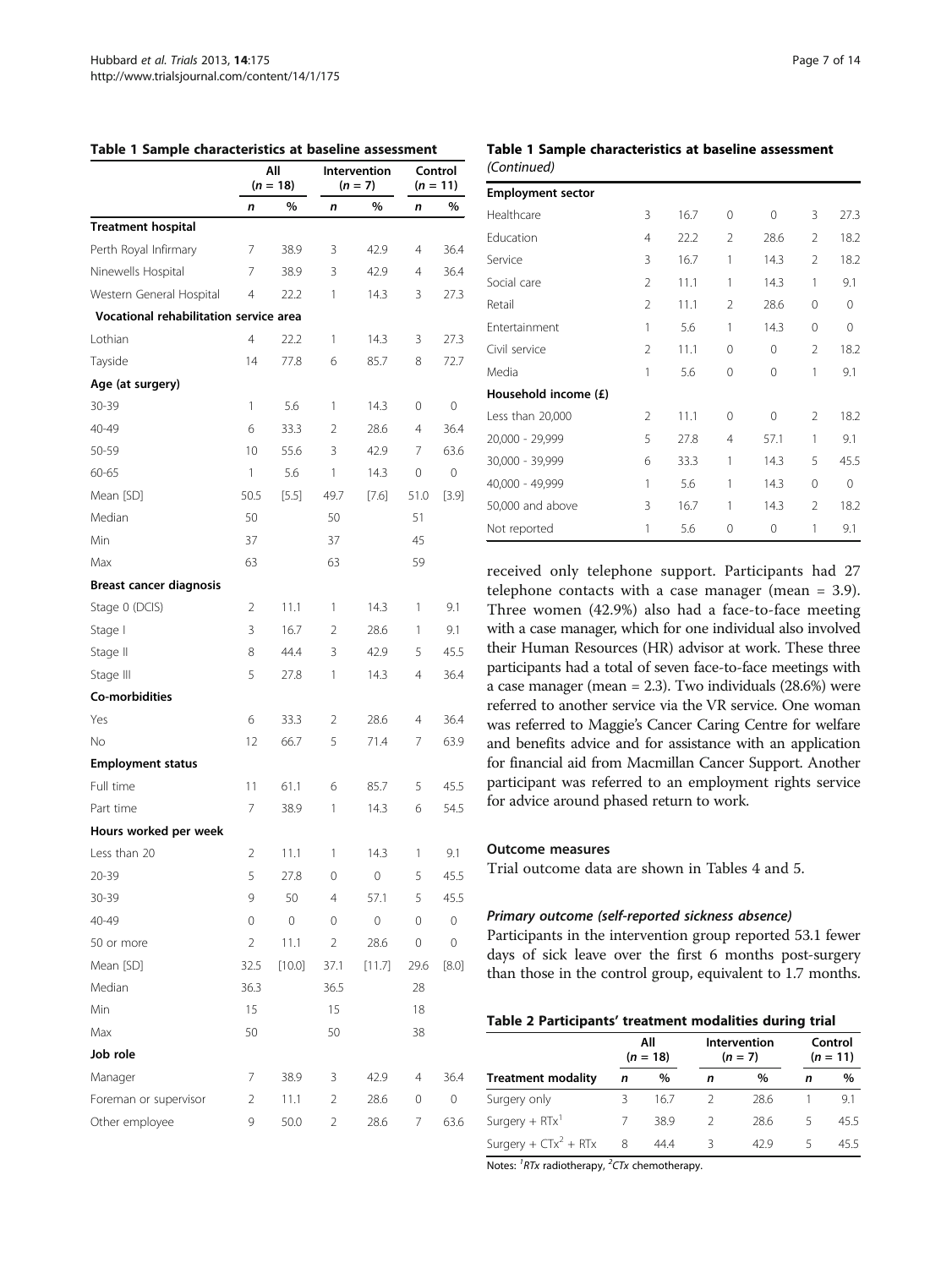<span id="page-7-0"></span>

|             | <b>Contacts</b> |              |                  |
|-------------|-----------------|--------------|------------------|
| Participant | Telephone       | Face-to-face | <b>Referrals</b> |
|             |                 | 0            |                  |
| 2           | 1               | 0            |                  |
| 3           | $\mathfrak{D}$  | Ω            |                  |
| 4           | 2               |              |                  |
| 5           | 10              | 3            |                  |
| 6           | $\mathfrak{D}$  | 0            |                  |
|             | 9               | 3            |                  |
| Total       | 27              | 7            | 2                |

Although substantial, this difference was not statistically significant ( $p = 0.122$ ; 95% CI −15.8, 122.0) (Table 4).

At 12-month follow-up the intervention group reported 2 fewer days of sick leave during the preceding 4 weeks than those in the control group, although, again, this difference was not statistically significant (Table [5](#page-8-0)).

# Secondary outcomes (employment patterns, quality of life and fatigue)

Employment patterns No participants retired, left paid employment or changed jobs during the trial. All participants had the same job role at 12 months as they had reported before their cancer diagnosis. Four participants (57.1%) in the intervention group and three participants (27.3%) in the control group reported a change in hours worked each week during the trial. However, no discernible difference in the pattern of changes to working hours was found between the intervention and control groups.

| Table 4 Pilot RCT outcome measures (6-month follow-up) |  |  |  |  |
|--------------------------------------------------------|--|--|--|--|
|--------------------------------------------------------|--|--|--|--|

Quality of life Participants in the intervention group reported higher overall quality of life at 6-month follow-up  $(FACT-B: 109.0, SD = 17.90)$  than those in the control group (98.9,  $SD = 21.39$ ). However, this difference was not statistically significant ( $p = 0.333$ ). Measures of physical, emotional and functional well-being were all higher in the intervention group than in the control group, although differences were not statistically significant. Social/family well-being was lower in the intervention group at 6-month follow-up, but not statistically significantly. Participants in the intervention group reported a statistically significantly higher score on the breast cancer subscale (BCS) than those in the control group (intervention:  $26.4$  [SD =  $4.65$ ], control: 20.2 [SD = 4.68],  $p = 0.020$ ; Table 4).

A similar pattern was found at 12-month follow-up with participants in the intervention group reporting higher levels of overall quality of life (FACT-B), physical and emotional well-being, and a higher BCS score. Social/family well-being was, however, higher in the intervention group at 12-month follow-up. None of the differences at 12-month follow-up were statistically significant (Table [5\)](#page-8-0).

Fatigue There were only very small differences in selfreported levels of fatigue (FACIT-Fatigue) between the intervention and control groups at both 6- and 12-month follow-up; these were not statistically significant (Tables 4 and [5](#page-8-0)).

#### Trial acceptability

#### Trial participants

Interviews with trial participants  $(n = 6)$  indicated that trial procedures, including recruitment, randomisation and research instruments, were acceptable. It was clear to participants why and how they had been recruited to the

|                                         |       | 6-month follow-up |              |         |         |         |            |         |        |         |
|-----------------------------------------|-------|-------------------|--------------|---------|---------|---------|------------|---------|--------|---------|
|                                         | All   |                   | Intervention |         | Control |         |            | 95% CI  |        |         |
| Outcome                                 | Mean  | [SD]              | Mean         | [SD]    | Mean    | [SD]    | Mean diff. | Lower   | Upper  | p value |
| Primary                                 |       |                   |              |         |         |         |            |         |        |         |
| Sick leave (days)                       | 87.8  | [70.4]            | 55.4         | [52.4]  | 108.5   | [74.7]  | 53.1       | $-15.8$ | 122.0  | 0.122   |
| Secondary                               |       |                   |              |         |         |         |            |         |        |         |
| FACT-B [0-144]                          | 103.4 | [20.0]            | 109.0        | [17.9]  | 98.9    | [21.4]  | 10.1       | $-31.7$ | 11.5   | 0.333   |
| Physical (PWB) [0-28]                   | 22.4  | $[5.4]$           | 23.1         | [3.9]   | 21.9    | $[6.5]$ | 1.2        | $-7.2$  | 4.8    | 0.680   |
| Social/family (SWB) [0-28]              | 20.1  | $[7.5]$           | 19.7         | [7.5]   | 20.5    | [8.0]   | $-0.8$     | $-7.6$  | 9.2    | 0.841   |
| Emotional (EWB) [0-24]                  | 18.9  | [3.9]             | 19.7         | $[2.4]$ | 18.3    | $[4.9]$ | 1.4        | $-5.4$  | 2.7    | 0.471   |
| Functional (FWB) [0-28]                 | 18.9  | [6.0]             | 20.1         | [7.9]   | 18.0    | $[4.2]$ | 2.1        | $-8.7$  | 4.4    | 0.494   |
| Breast cancer sub-scale (BCS) [0-36]    | 22.9  | $[5.5]$           | 26.4         | [4.7]   | 20.2    | $[4.7]$ | 6.2        | $-11.2$ | $-1.1$ | 0.020   |
| FACT-B Trial Outcome Index (TOI) [0-92] | 64.3  | [13.1]            | 69.6         | [11.7]  | 60.1    | [13.1]  | 9.5        | $-23.1$ | 4.1    | 0.155   |
| FACIT-Fatigue [0-52]                    | 35.5  | [13.8]            | 35.7         | [13.5]  | 35.4    | [14.9]  | 0.3        | $-15.7$ | 15.2   | 0.971   |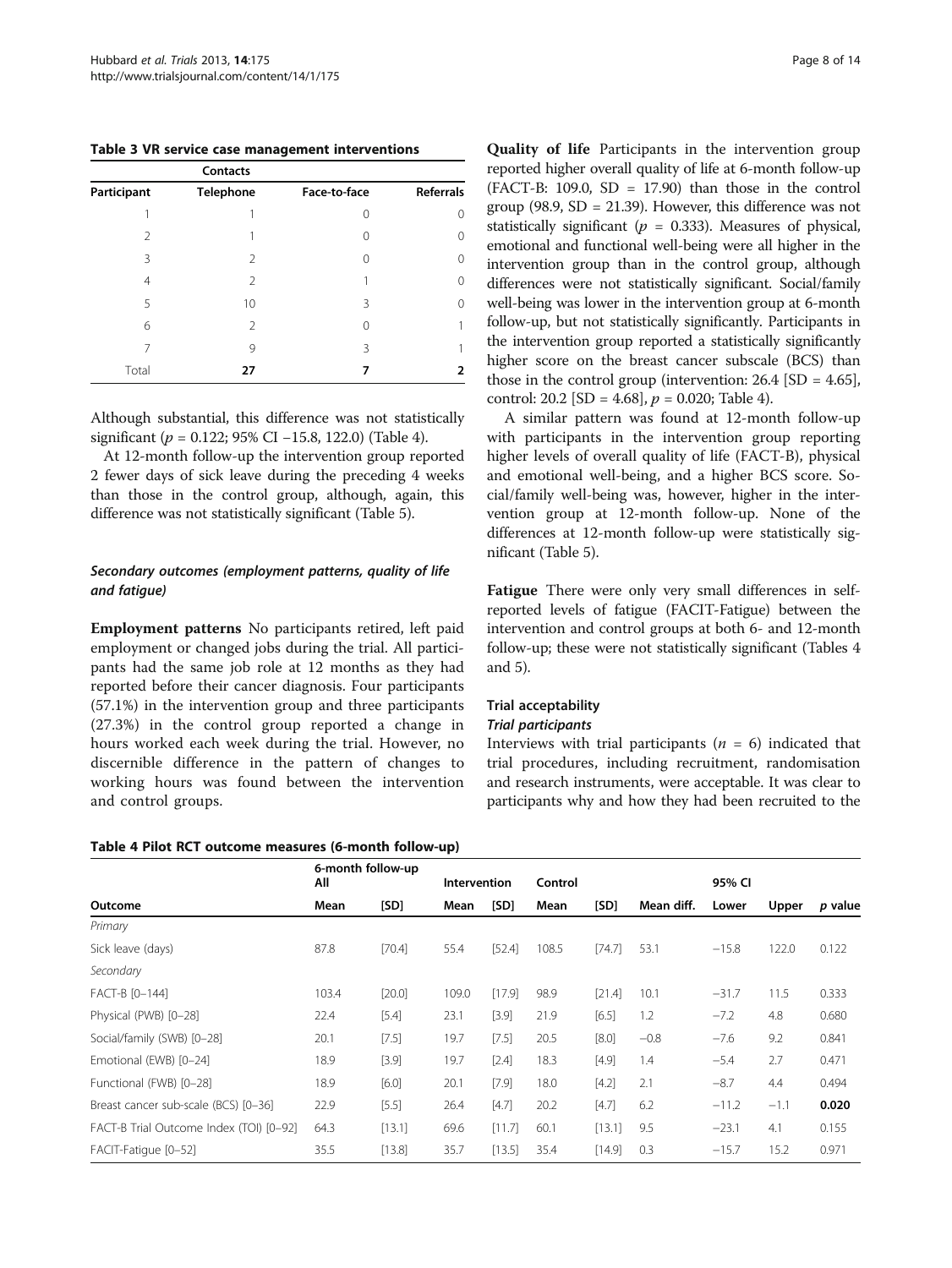|                                         | All   |         | Intervention |         | Control |         |            | 95% CI  |       |         |
|-----------------------------------------|-------|---------|--------------|---------|---------|---------|------------|---------|-------|---------|
| Outcome                                 | Mean  | [SD]    | Mean         | [SD]    | Mean    | [SD]    | Mean Diff. | Lower   | Upper | p value |
| Primary                                 |       |         |              |         |         |         |            |         |       |         |
| Sick Leave (Days)                       | 2.9   | $[4.4]$ | 1.6          | $[3.6]$ | 3.6     | [4.8]   | 2.0        | $-3.4$  | 7.3   | 0.441   |
| Secondary                               |       |         |              |         |         |         |            |         |       |         |
| FACT-B [0-144]                          | 110.0 | [18.9]  | 113.7        | [18.5]  | 107.1   | [19.8]  | 6.6        | $-27.3$ | 14.2  | 0.510   |
| Physical (PWB) [0-28]                   | 24.3  | $[4.0]$ | 25.0         | $[1.4]$ | 23.8    | $[5.2]$ | 1.2        | $-5.6$  | 3.2   | 0.560   |
| Social/family (SWB) [0-28]              | 20.0  | [6.1]   | 21.3         | $[5.4]$ | 18.9    | $[6.7]$ | 2.4        | $-9.1$  | 4.2   | 0.450   |
| Emotional (EWB) [0-24]                  | 19.1  | $[3.9]$ | 19.7         | $[4.6]$ | 18.7    | $[3.3]$ | 1.0        | $-5.3$  | 3.2   | 0.606   |
| Functional (FWB) [0-28]                 | 21.3  | $[5.5]$ | 20.7         | [6.9]   | 21.8    | $[4.4]$ | $-1.1$     | $-5.0$  | 7.1   | 0.713   |
| Breast cancer sub-scale (BCS) [0-36]    | 25.3  | $[4.3]$ | 26.9         | $[4.5]$ | 24.0    | [3.9]   | 2.9        | $-7.4$  | 1.6   | 0.184   |
| FACT-B Trial Outcome Index (TOI) [0-92] | 70.9  | [10.9]  | 72.7         | [10.0]  | 69.6    | [11.9]  | 3.1        | $-15.1$ | 8.9   | 0.590   |
| FACIT-Fatigue [0-52]                    | 41.2  | $[9.4]$ | 41.0         | $[9.5]$ | 41.3    | [9.9]   | $-0.3$     | $-10.2$ | 10.8  | 0.947   |

<span id="page-8-0"></span>Table 5 Pilot RCT outcome measures (12-month follow-up)

trial and the initial approach about study involvement through a BCN was considered appropriate. Research instruments were not deemed to be overly burdensome in terms of either completion time or content (e.g., "I didn't find it a long questionnaire, the questions were brief too"). Typically, baseline and 6- and 12-month follow-up questionnaires took 15–20 min to complete and each sick leave questionnaire was completed in 5 min. Completion of the sick leave questionnaire every 4 weeks was considered appropriate as days absent from work could be more easily recalled and checked against calendar or diary entries over this period. Individual questions were considered to be easily understandable and not excessively intrusive (e.g., "I don't remember thinking: 'How dare they ask me that"). However, some individuals  $(n = 2)$  did indicate that completing the QoL (FACT) questionnaire in terms of the last 7 days, as instructed, was "tricky" because of daily fluctuation in mood and symptoms (e.g., "Some days you feel fantastic and the next day you feel rubbish so it's always quite difficult to fill those in because you're like: 'Well, today I feel great, but yesterday I felt horrible and who knows what tomorrow holds?'"). Another individual noted that she felt that the QoL questionnaire "had been written by someone who hasn't been through cancer and if they had been through cancer they would have worded some of the questions slightly differently". Thus, additional questions on symptoms and timing/frequency of symptom exacerbation were requested. Receipt and return of research instruments by post was deemed appropriate, although all participants ( $n = 6$ ) indicated that email or online completion would also have been appropriate. Participants were content with their group allocation and this contentment was expressed in relation to general appeals to altruistic motivations that underpinned trial participation (e.g., "If it means taking a few minutes every now and again to fill in a form that can

help somebody else further down the line then everybody should be doing it").

#### Breast Care Nurses (BCN)

Breast care nurses ( $n = 3$ ) indicated that the main reasons for not providing information to women were: heightened anxiety among prospective participants; information overload and clinical prioritisation at the point on the patient pathway designated for recruitment; limited time for conversations with women at the time of recruitment; nurse forgetfulness; nurses' perceptions about trial relevance for prospective participants; and competition between trials and perceived importance of a VR intervention study in relation to other open trials among clinicians. Timing of recruitment was noted by nurses as a particular challenge as it was a point in the patient pathway of heightened cancer worry and information burden. However, nurses also suggested that an alternative recruitment point later in the patient pathway had potential to exclude individuals for whom employment difficulties were experienced earlier in the pathway, such as self-employed people or individuals on short-term contracts. An alternative recruitment procedure was therefore suggested that relied on administrative rather than clinical staff to retrospectively identify patients and send study information by post. However, nurses noted that a challenge of this approach was that patients' current employment status was not currently routinely recorded and that this would have to be addressed to facilitate this alternative recruitment procedure.

#### VR service staff

VR service staff ( $n = 2$ ) suggested that although the initial contact between trial participants and the service differed from usual practice (i.e., participants were approached by the VR service rather than self-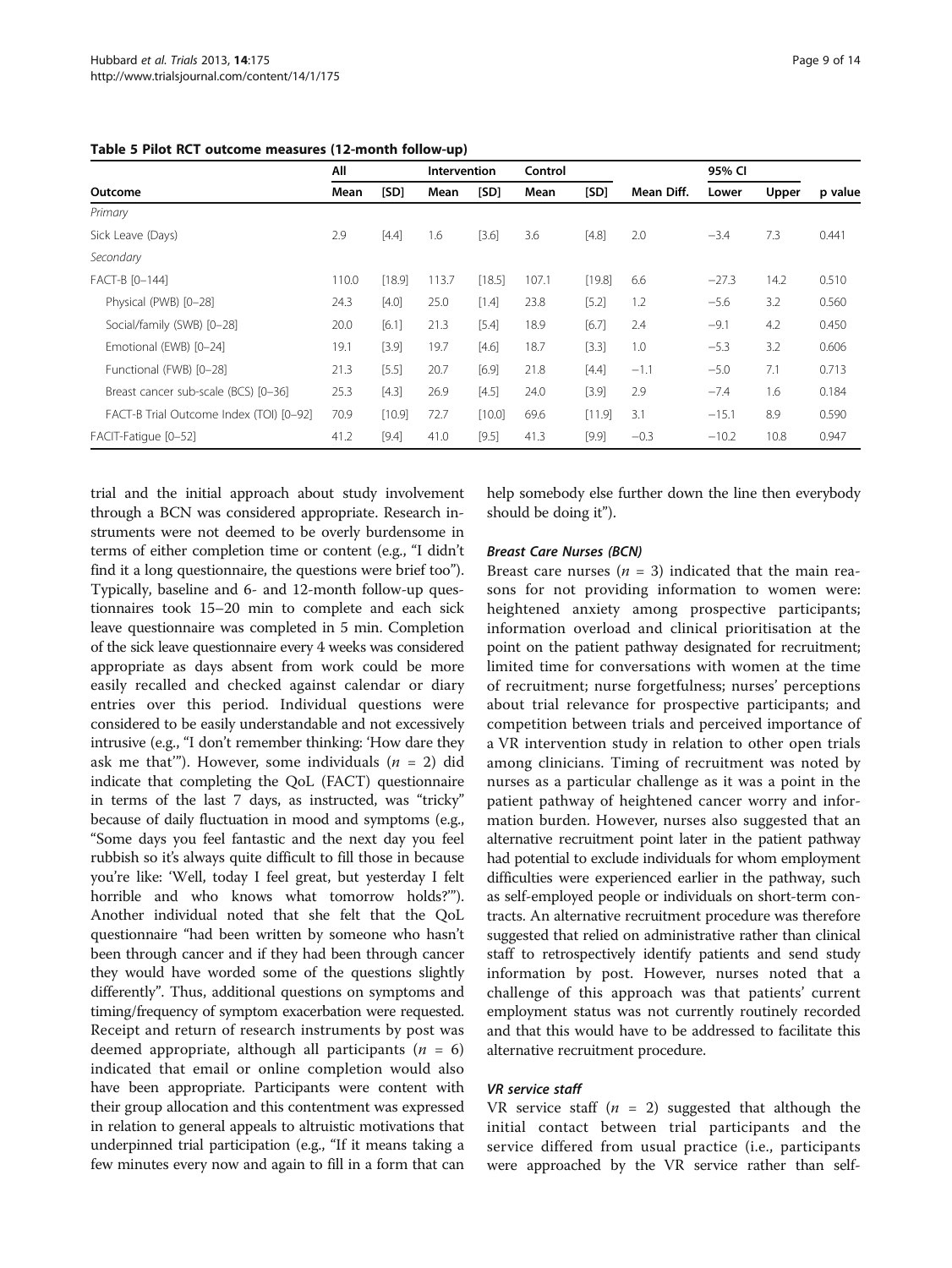referral), the process from that point did not differ between trial participants and other clients. However, case managers did note that for those individuals referred to the service via the trial, they did not perceive their work to be case management because of its light-touch nature. Additionally, VR staff expressed disappointment that nurses' perceptions of the level of anxiety and distress among prospective participants had prevented inclusion of some women in the trial and suggested that their role could have contributed to the alleviation of anxiety. Thus, VR staff indicated that further education was required for clinical staff about the role of the VR service and, conversely, also recognised that VR staff needed additional training from clinical staff about the specific needs of cancer patients to better support these individuals.

## **Discussion**

The importance of feasibility and pilot trials of pragmatic complex interventions [[53\]](#page-13-0) prior to the conduct of effectiveness trials is recognised [[54](#page-13-0)-[56](#page-13-0)] although these studies are under-reported, which means that few opportunities exist to share learning from important preliminary research. Moreover, harnessing such learning is essential to ensure that interventions and trial designs are normalised into routine clinical practice [[55](#page-13-0)]. The feasibility and acceptability of a trial designed to measure effectiveness of a VR intervention among women with breast cancer are therefore discussed. In particular, we share learning about recruitment and outcome variables for future effectiveness VR trials and discuss the type of VR intervention required to make a difference among cancer survivors.

#### Recruitment

This study shows a range of factors influencing the number of women with breast cancer recruited to the VR trial and number of participants included in final analysis. First, relaxing eligibility criteria may increase the number of women recruited to future trials. Due to the pragmatic nature of this trial and use of an intervention that involved referral to an existing case management VR service, certain eligibility criteria were not under the research team's direct control. For example, conditions of VR service funding meant that only employees from companies with fewer than 250 employees could be referred until these external restrictions were relaxed. Moreover, challenges associated with integrating recruitment processes that were broadly consistent across three hospital sites and not overly complicated or burdensome dictated the criteria around surgery as first treatment. Finding ways to overcome external factors, such as renegotiating terms of service funding, may increase participation in future RCTs of the effectiveness of existing case management VR services. Second, future multi-centre trials should consider variation in recruitment procedures to accommodate

different clinical routines as long as these different procedures do not introduce selection bias. In our study the recruitment process varied marginally in each of the three research sites, accounting for local differences in clinical routines. Comparison of participant characteristics across the three sites did not suggest selection bias. Third, researchers should acknowledge that clinical priorities are likely to supersede those of research, which will influence recruitment rates. In our study clinicians did not approach all eligible patients about the study (31.9% of patients who were eligible were not approached about the study by a clinician) due to competing clinical demands. Any future study involving clinicians (who understandably prioritise clinical demands above those of research) in the recruitment process should therefore factor clinical priorities when calculating recruitment rates. Alternative methods of recruitment that do not involve clinicians in the process should also be considered. Fourth, reasons for non-participation in RCTs of VR services should be examined to increase recruitment to future RCTs. In this study, ethical considerations restricted the ability to ask individuals who chose not to consent to the RCT to identify the reasons for non-participation. A survey of a representative sample of breast cancer patients prior to a future RCT may provide additional evidence to inform effective recruitment strategies. Fifth, the study suggests that age (participants had to be aged <65 years) is a useful inclusion criterion for VR studies because it is a quick method of identifying patients most likely to be eligible, i.e., in paid employment and thus likely to benefit from VR. At the time of the study the average age at which people left the labour market in the UK rose from 63.8 years to 64.6 years for men and from 61.2 years to 62.3 years for women between 2004 and 2010 [\[57](#page-13-0)]. Finally, future studies should factor the number of participants eligible for entry into the final analysis when calculating recruitment targets. The study shows that 21.7% of patients were not included in the final analysis for reasons such as failing to complete questionnaires in a timely way or missing items on returned questionnaires.

Thus, taking into account the proportion of patients meeting eligibility criteria, clinical priorities, patient willingness to consent (only a fifth of eligible patients who were given information about the study consented) and the number of participants entered into final analysis, we conservatively estimate that out of every 1,000 patients with breast cancer approximately 1% are likely to be entered into analysis of a VR trial.

#### Outcome variables

The study raises several issues about selection of outcome variables for future VR trials.

Our study found that participants had an average of 87.8 days (mean) off work within the first 6 months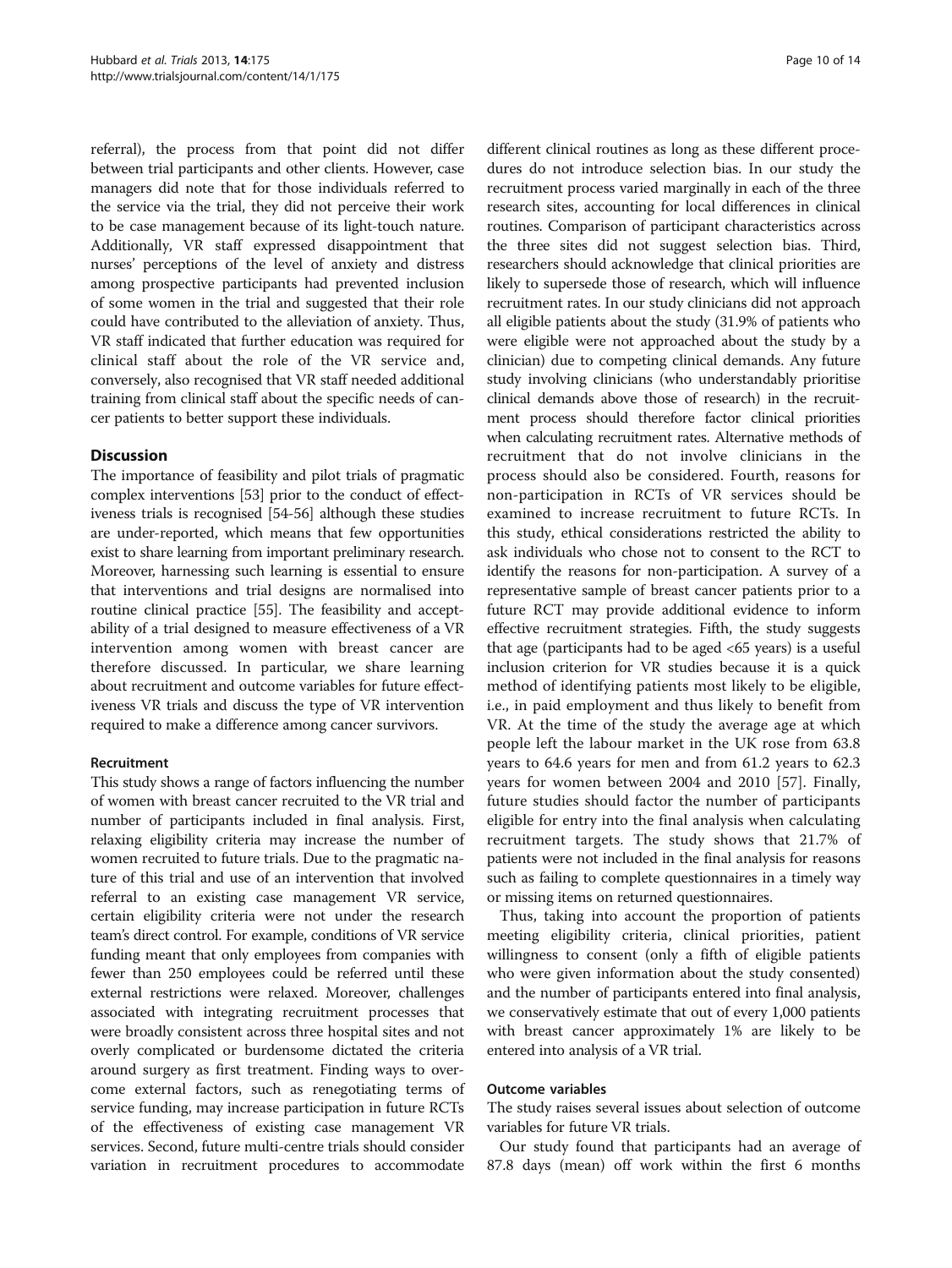following diagnosis, which is almost double that found in a North American study, which reported that women with breast cancer had an average of 44.5 days within the first 6 months [\[19](#page-12-0)]. This difference in findings may reflect different policies, procedures and economic factors in different countries, which are key variables that impact the transition back to the workplace [[58\]](#page-13-0), as well as cultural differences. Our study shows that participants in the intervention group had an average 55.4 days (mean) off work (i.e., closer to duration of work absence reported in the North American study) compared to 108.5 days for participants in the control group. However, this difference in outcome was not statistically significant, which is why we are recommending larger, more definitive effectiveness VR trials that include duration of absence from work as a key outcome variable. Self-reported sick leave was considered appropriate by participants and is a robust method [[48,49\]](#page-12-0), which is why we are suggesting that completion of a sick leave questionnaire every 4 weeks is a useful approach.

In relation to other employment-related outcomes, no participants retired, left paid employment or changed jobs during the 12 months post-diagnosis and all participants reported the same job role at 12 months as they had before the cancer diagnosis. A UK study of cancer survivors [\[59](#page-13-0)] and studies of breast cancer survivors [[14-16\]](#page-12-0) with much larger sample sizes suggest that approximately 20% of cancer survivors will experience one or more of these types of changes in their work pattern. Changes in hours worked were, however, observed in intervention and control group participants but no discernable differences in patterns of change in hours worked between the two groups were observed. A UK study [\[59](#page-13-0)] found that 83.2% of cancer survivors taking less than 6 months sick leave were working the same hours as before the cancer diagnosis whereas only 57.1% of those who took 18 months or more sick leave were working the same hours. Thus, hours worked should be considered as an outcome variable in any future effectiveness VR trials, particularly those with a longer term follow-up (i.e., beyond 12 months post-diagnosis).

Participants in the intervention group reported higher overall quality of life at 6-month follow-up (FACT-B: 109.0,  $SD = 17.9$ ) than those in the control group (98.9,  $SD = 21.4$ ) but the difference was not statistically significant. Quality of life improved at 12 months for both groups; in the intervention group it increased by nearly 5 points (FACT-B: 113.7, SD 18.5) and by 8 points for women in the control group (FACT-B 107:1, SD 19.8). An observational study of 2,013 women with breast cancer in North America using the same instrument (FACT-B) reported a slightly higher quality of life score (FACT-B: 113.7, SD 18.8) compared to women in our intervention group at 6 months [[5\]](#page-12-0). However, quality of life of women in North America [[5](#page-12-0)] at 6 months and of women in our intervention group at 12 months was identical (FACT-B: 113.7). Given only slight variation in quality of life scores between women in our intervention and control groups (although a note of caution is required because our study was under-powered) and identical quality of life scores to those reported in an observational study, we question whether quality of life, or the specific measure of QoL used, is a sufficiently sensitive outcome for interventions trials. The criterion of sensitivity to change is an important consideration when deciding outcomes for future VR intervention trials [\[60\]](#page-13-0). Further, our study shows that some participants found it difficult completing a quality of life questionnaire because their quality of life varied daily (within the first 12 months following diagnosis) whereas the questionnaire requested them to report their quality of life over the previous 7 days.

Cancer-related fatigue has been described as 'the commonest and most debilitating symptom in patients with cancer' [\[61](#page-13-0)]. A systematic review of 14 studies concluded that there is good evidence that fatigue occurs up to 5 years after completion of adjuvant therapy for breast cancer [\[62](#page-13-0)]. Fatigue has been found to predict return to work in cancer survivors [[63\]](#page-13-0) and is an important factor related to work productivity in breast cancer survivors even at 3 years post treatment [\[29\]](#page-12-0). Nevertheless, our study found only negligible differences in self-reported levels of fatigue (FACIT-Fatigue) between the intervention group and control groups at both 6- and 12-month follow-up that were not statistically significant.

Based on these issues about outcomes highlighted by our study, we propose further research and discussion between key stakeholders (including patients) to determine which outcomes to measure in effectiveness VR intervention trials. Broadly, outcomes must measure important phenomena, be scientifically sound, provide useable information and be feasible to collect [\[64](#page-13-0)]. A review of 45 articles on cancer survivors and work, for instance, proposed a work and cancer model where a range of symptoms, functions, and health and well-being categories are associated with work outcomes (e.g., return to work, work ability, work performance and sustainability) [[58](#page-13-0)].

#### Intervention

This study evaluated a VR case management service for people requiring work-related support due to ill health. There is no single definition of case management [\[65](#page-13-0)]; the Case Management Society of America (CMSA) defines it as 'a collaborative process of assessment, planning, facilitation, care coordination, evaluation, and advocacy for options and services to meet an individual's and family's comprehensive health needs through communication and available resources to promote quality cost-effective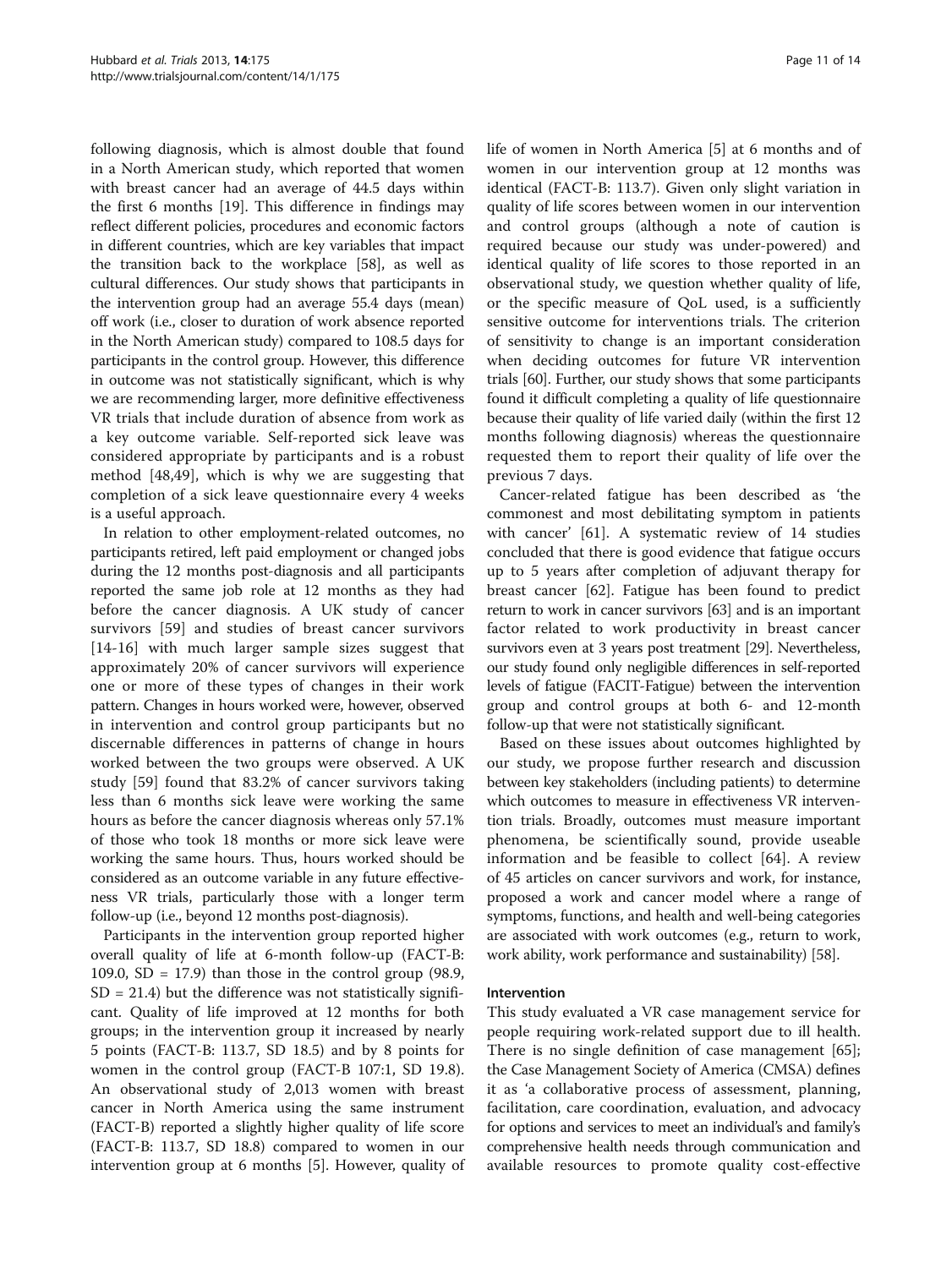<span id="page-11-0"></span>outcomes' [[66\]](#page-13-0). Thus, patients are likely to have a case manager who then refers and directs them to other support services if there is a need.

A comprehensive review of the impact of VR for people with a range of conditions concluded that there is moderate evidence that the use of a case management approach is effective for occupational outcomes [\[65](#page-13-0)], although controlled evaluations (a more robust method for measuring effectiveness) of the impact of these interventions were rare and none focused on cancer survivors. A recent controlled before-and-after comparison of a case management intervention for staff in two English hospital trusts found that the proportion of 4-week absences that continued beyond 8 weeks fell from 51.7% to 45.9% in 2 years in the hospital trust receiving the intervention whereas there was an increase from 51.2% to 56.1% in the hospital trust not receiving the intervention – a difference in change of 10.7% (95% CI, 1.5-20.0%) [\[67](#page-13-0)]. Thus, based on this evidence there was reason to believe that a case management approach might be appropriate for cancer survivors. This RCT found that women with breast cancer who were referred to a VR service using a case management approach reported 53.1 fewer days of sick leave over the first 6 months post-surgery than those in the control group, although the difference was not statistically significant.

Several reasons may explain why we did not find statistically significant differences between the intervention and control group. First, the study was underpowered; an RCT with a larger sample is therefore required to produce more definitive findings about effectiveness of case management approaches. Second, interviews with BCNs indicate that patients showing signs of anxiety and distress were excluded from the trial. Mental health difficulties have been associated with employment-related outcomes; an observational study of 477 patients with cancer found that 19% were occupationally stressed, which increased their risk of early retirement (odds ratio 5.44) [[68](#page-13-0)]. A relatively healthy participant group may partially explain why only two patients (28.6%) were referred to other services for support. Thus, patients with the greatest level of need may have been excluded from the study, which meant that most participants did not require intensive case management. A third and related factor is that VR staff did not perceive the work as case management because the intervention was considered light touch. Most participants received support over the telephone about work-related issues. This type of support, however, is similar to that provided by other interventions with a work-related component; a review of 19 interventions, 3 of which focussed primarily on improving work outcomes, found that the most frequently reported work-directed component consisted of encouragement, education or advice about work or work-related subjects (68%) [[36\]](#page-12-0). In

contrast, a recent before-and-after evaluation of a VR intervention for patients with brain tumours reported that patients received 11 hourly sessions over 5 months that included a broad array of assessment and supportive interventions tailored to individuals' needs and found a positive impact [[69](#page-13-0)]. Finally, the VR service was not specifically designed to support people with cancer and staff requested further formal training to support cancer survivors. Frequently identified problems following cancer that affect work are fatigue, tiredness and physical limitations [2,[7,](#page-12-0)[70](#page-13-0)], and greater understanding of cancer patients issues, needs and concerns may improve the effectiveness of VR interventions.

## Conclusions

Paid employment is important for a range of reasons including financial security and mental well-being. VR to assist breast cancer patients in the return to work process is therefore an important component of cancer survivorship plans. While there are likely to be health policy and clinical contextual factors influencing study design, conducting a pragmatic trial of effectiveness of a VR intervention among cancer survivors is both feasible and acceptable but more research about the exact components of a VR intervention and choice of outcomes to measure effectiveness is required.

#### Competing interests

The authors declare that they have no competing interests.

#### Authors' contributions

GH drafted the protocol, secured funding and ethics approval, conducted data interpretation, and drafted and revised the manuscript. NMG drafted the protocol, secured funding, managed data collection, conducted data analysis and interpretation, and drafted and revised the manuscript. DA provided statistical advice for analysis and review of the manuscript. JMME drafted the protocol, secured funding, and drafted and revised the manuscript. RGK managed recruitment and data collection, conducted data analysis and interpretation, and drafted and revised the manuscript. All authors read and approved the final manuscript.

#### Acknowledgements

We are grateful to Macmillan Cancer Support and Scottish Centre for Healthy Working Lives for funding this study and the participants involved in the study.

#### Author details

<sup>1</sup> Cancer Care Research Centre, School of Nursing, Midwifery and Health, University of Stirling, Highland Campus, Centre for Health Science, Old Perth Road, Inverness IV2 3JH, UK. <sup>2</sup>School of Nursing, Midwifery and Health, University of Stirling, Stirling FK9 4LA, UK. <sup>3</sup> Division of Applied Health Sciences, School of Medicine and Dentistry, University of Aberdeen, Aberdeen, Scotland, UK.

#### Received: 24 March 2013 Accepted: 4 June 2013 Published: 14 June 2013

#### References

- 1. Waddel G, Burton AK: Is work good for your health and well-being? London: The Stationery office; 2006.
- 2. Main DS, Nowels CT, Cavender TA, Etschmaier M, Steiner JF: A qualitative study of work and work return in cancer survivors. Psycho-Oncology 2005, 14:992–1004.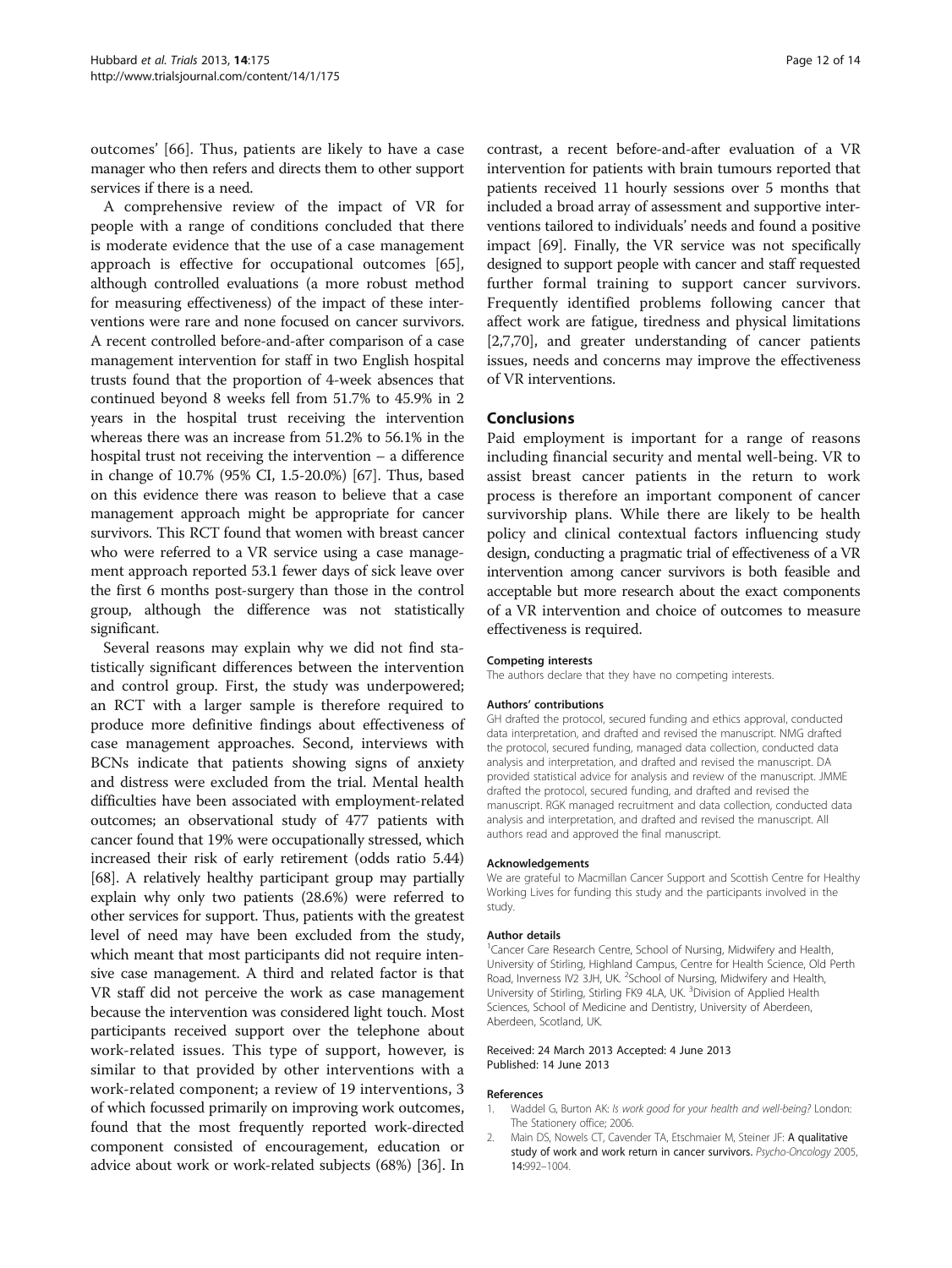- <span id="page-12-0"></span>3. Mahar KK, BrintzenhofeSzoc K, Shields JJ: The impact of changes in employment status on psychosocial well-being: a study of breast cancer survivors. J Psychosoc Oncol 2008, 26(3):1-17.
- 4. Bloom JR, Stewart SL, Chang S, Banks PJ: Then and now: quality of life of young breast cancer survivors. Psycho-Oncology 2004, 13(3):147–160.
- 5. Timpen AW, Ergas IJ, Rehkopf DH, Roh JM: Kwan ML. Kushi LH: Employment status and quality of life in recently diagnosed breast cancer survivors. Psycho-Oncology; 2012. doi:[10.1002/pon.3157](http://dx.doi.org/10.1002/pon.3157).
- 6. Peteet J: Cancer and the meaning of work. General Hospital Psychiatry. 2000, 22:200–205.
- 7. Kennedy F, Haslam C, Munir F, Pryce J: Returning to work following cancer: a qualitative exploratory study into the experience of returning to work following cancer. Eur J Cancer Care. 2007, 16:17-25.
- 8. Rasmussen DM, Elverdam B: The meaning of work and working life after cancer: an interview study. Psycho-Oncology 2008, 17(12):1232–1238.
- 9. Amir Z, Neary D, Luker K: Cancer survivors' views of work 3 years post diagnosis: a UK perspective. Eur J Oncol Nurs 2008, 12:190-197.
- 10. Frazier LM, Miller VA, Horbelt DV, Delmore JE, Miller BE, Averett EP: Employment and quality of survivorship among women with cancer: domains not captured by quality of life instruments. J Moffit Cancer Center 2009, 16(1):57–65.
- 11. Wells M, Williams B, Firnigl D, Lang H, Coyle J, Kroll T, MacGillivray S: Supporting 'work-related goals' rather than 'return to work' after cancer? A systematic review ad meta-synthesis of 25 qualitative studies. Psycho-Oncology 2012. doi:[10.1002/pon.3148](http://dx.doi.org/10.1002/pon.3148).
- 12. Munir F, Kalawsky K, Wallis D, Donaldson-Feilder E: Using intervention mapping to develop a work-related guidance tool for those affected by cancer. BMC Publ Health 2012, 13(6):1471–2458.
- 13. Ferlay J, Shin H, Bray F, Forman D, Mathers C, Parkin D: GLOBOCAN 2008 v1.2, Cancer Incidence and Mortality Worldwide: IARC CancerBase No 10. Lyon, France: International Agency for Research on Cancer.<http://globocan.iarc.fr>.
- 14. Bouknight RR, Bradley CJ, Luo Z: Correlates of return to work for breast cancer survivors. J Clin Oncol 2006, 24(3):345–53.
- 15. Johnsson A, Fornander T, Olsson M, Nystedt M, Johansson H, Rutqvist LE: Factors associated with return to work after breast cancer treatment. Acta Oncol 2007, 46(1):90–6.
- 16. Fantoni SQ, Peugniez C, Duhamel A, Skrzypczak J, Frimat P, Leroyer A: Factors related to return to work by women with breast cancer in northern France. J Occup Rehabil 2010, 20(1):49–58.
- 17. de Boer AG, Taskila T, Ojajärvi A, van Dijk FJ, Verbeek JH: Cancer survivors and unemployment: a meta-analysis and meta-regression. JAMA 2009, 301(7):753–62.
- 18. Noeres D, Park-Simon TW, Grabo J, Sperlich S, Koch-Gießelmann H: Return to work after treatment for primary breast cancer over a 6-year period: results from a prospective study comparing patients with the general population. Support Care Cancer 2013. Epub ahead of print.
- 19. Menhert A: Employment and work-related issues in cancer survivors. Crit Rev Oncol Hematol. 2011, 77:109–130.
- 20. Bradley C, Oberst K, Schenk M: Absenteeism from work: The experience of employed breast and prostate cancer patients in the months following diagnosis. Psycho-Oncology 2006, 15(8):739–747.
- 21. Coté P, Baldwin ML, Johnson WG, Frank JW, Butler R: Patterns of sick-leave and health outcomes in injured workers with back pain. Eur Spine J. 2008, 17:484–493.
- 22. Eaker S, Wigertz A, Lambert PC, Bergkvist L, Ahlgren J, Lambe M: Breast cancer, sickness absence, income and marital status. A study of life situation 1 year prior diagnosed compared to 3 and 5 years after diagnosis. PLoS One 2011, 6(3):e18040.
- 23. Drolet M, Maunsell E, Mondor M, Brisson C, Brisson J, Masse B, et al: Work absence after breast cancer diagnosis: a population-based study. CMAJ 2005, 173(7):765–71.
- 24. Balak F, Roelen CA, Koopmans PC, Ten Berge EE, Groothoff JW: Return to work after early-stage breast cancer: a cohort study into the effects of treatment and cancer-related symptoms. J Occup Rehabil 2008, 18(3):267–72.
- 25. Van Muijen P, Weevers N, Snels I, Duijts S, Bruinvels D, Schellart A, Der Beek A: Predictors of return to work and employment in cancer survivors: a systematic review. Eur J Cancer Care 2013. doi[:10.1111/ecc.12033](http://dx.doi.org/10.1111/ecc.12033).
- 26. Hauglann B, Benth J, Fosså S, Dahl A: A cohort study of permanently reduced work ability in breast cancer patients. J Cancer Surviv. 2012, 6:345–356.
- 27. Yabroff KR, Lawrence WF, Clauser S, Davis WW, Brown ML: Burden of illness in cancer survivors: findings from a population-based national sample. J Natl Cancer Inst 2004, 96(17):1322–30.
- 28. Hansen JA, Feuerstein M, Calvio LC, Olsen CH: Breast cancer survivors at work. J Occup Environ Med 2008, 50(7):777–84.
- 29. Lavigne J, Griggs J, Tu X, Lerner D: Hot flashes, fatigue, treatment exposures and work productivity in breast cancer survivors. J Cancer Surviv. 2008, 2:296–302.
- 30. Nilsson MI, Olsson M, Wennman-Larsen A, Petersson LM, Alexanderson K: Women's reflections and actions regarding working after breast cancer surgery – a focus group study. Psycho-Oncology 2012. doi[:10.1002/pon.3192](http://dx.doi.org/10.1002/pon.3192).
- 31. Schultz PN, Beck ML, Stava C, Sellin R: Cancer survivors. Work related issues. AAOHN Journal. 2002, 50(5):220–226.
- 32. Feuerstein M, Luff GM, Harrington CB, Olsen CH: Pattern of workplace disputes in cancer survivors: a population study of ADA claims. J Cancer Surviv 2007, 1(3):185–92.
- 33. Amir Z, Wynn P, Whitaker S, Luker K: Cancer survivorship and return to work: UK occupational physician experience. Occup Med (Lond). 2009, 59(6):390–6.
- 34. The Department of Health: Cancer Reform Strategy. UK: DoH; 2008.
- Stubblefield M, Hubbard G, Cheville A, Koch U, Schmitz K, Dalton S: Current perspectives and emerging issues on cancer rehabilitation. Cancer 2013, 119(S11):2170–2178.
- 36. Tamminga SJ, de Boer AGEM, Verbeek JHAM, Frings-Dresen MHW: Return to work interventions integrated into cancer care: a systematic review. Occup Environ Med. 2010, 67:639–648.
- 37. Illingworth N, Hubbard G, Stoddart K: Employment following cancer diagnosis: a narrative review of the evidence. Stirling, UK: Cancer Care Research Centre, University of Stirling.
- 38. de Boer AG, Taskila T, Tamminga SJ, Frings-Dresen MH, Feauerstein M, Verbeek JH: Interventions to enhance return-to-work of cancer patients. Cochrane Database Syst Rev. 2011, 16:CD007569.
- 39. Backup C: Work and Cancer: How Cancer Affects Working Lives. London: Cancer Bacup; 2005.
- 40. Hoving JL, Broekhuizen ML, Frings-Dresen MH: Return to work of breast cancer survivors: a systematic review of intervention studies. BMC Cancer. 2009, 9:117.
- 41. Thijs KM, de Boer AG, Vreugdenhil G, van de Wouw AJ, Houterman S, Schep G: Rehabilitation using high-intensity physical training and long-term return-to-work in cancer survivors. J Occup Rehabil 2012, 22(2):220–9.
- 42. Maguire P, Brooke M, Tait A, Thomas C, Sellwood R: The effect of counselling on physical disability and social recovery after mastectomy. Clin Oncol 1983, 9:319–324.
- 43. Berglund G, Bolund C, Gustafsson UL, Sjoden PO: One-year follow-up of the "Starting Again" group rehabilitation programme for cancer patients. Eur J Cancer 1994, 30:1744–1751.
- 44. Tamminga SJ, de Boer AGEM, Verbeek JHAM, Taskila T, Frings-Dresen MHW: Enhancing return-to-work in cancer patients, development of an intervention and design of a randomised controlled trial. BMC Cancer. 2010, 10:1–9.
- 45. Mehnert A, de Boer A, Feuerstein M: Employment challenges for cancer survivors. Cancer 2013, 119(S11):2151-2159.
- 46. Kyle RG, Culbard B, Evans J, Gray NM, Ayansina D, Hubbard G: Vocational rehabilitation services for patients with cancer: design of a feasibility study incorporating a pilot randomised controlled trial among women with breast cancer following surgery. Trials 2011, 12:89.
- 47. Macmillan Cancer Support: Work and Cancer. London: Macmillan Cancer Support; 2009.
- 48. Ferrie J, Kivimaki M, Head J, Shipley M, Vahtera J, Marmot M: A comparison of self-reported sickness absence with absences recorded in employer's registers: evidence from the Whitehall II study. J Occ Environ Med. 2005, 62:74–79.
- 49. Severns JL, Mulder J, Laheij RJ, Verbeek AL: Precision and accuracy in measuring absence from work as a basis for calculating productivity costs in The Netherlands. Soc Sci Med 2000, 51(2):243–249.
- Brady MJ, Cella DF, Mo F, Bonomi AE, Tulsky DS, Lloyd SR, Deasy S, Cobleigh M, Shiomoto G: Reliability and validity of the Functional Assessment of Cancer Therapy-Breast (FACT-B) quality of life instrument. J Clin Oncol 1997, 15:974–986.